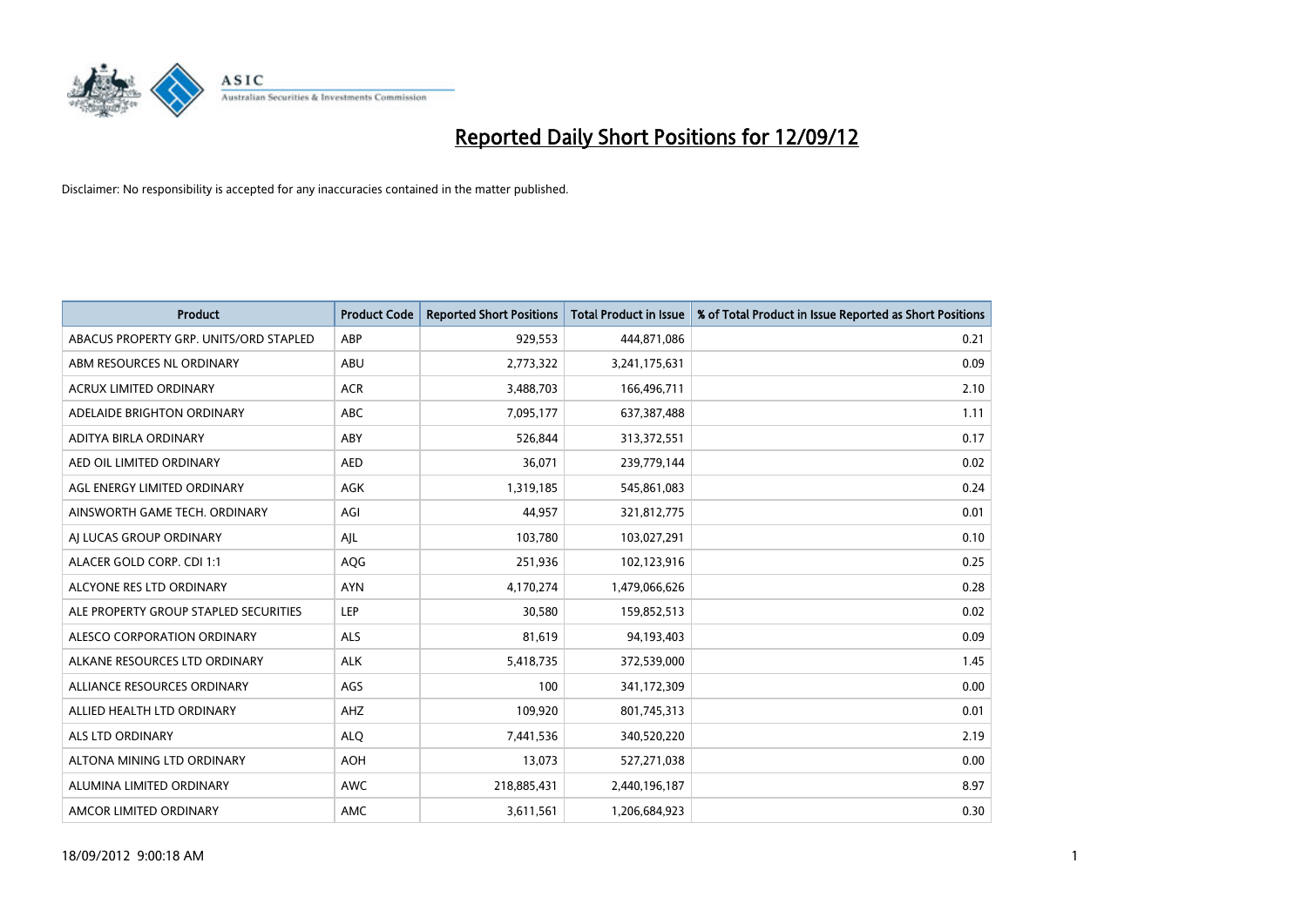

| <b>Product</b>                          | <b>Product Code</b> | <b>Reported Short Positions</b> | <b>Total Product in Issue</b> | % of Total Product in Issue Reported as Short Positions |
|-----------------------------------------|---------------------|---------------------------------|-------------------------------|---------------------------------------------------------|
| AMP LIMITED ORDINARY                    | AMP                 | 6,278,306                       | 2,894,931,180                 | 0.22                                                    |
| AMPELLA MINING ORDINARY                 | <b>AMX</b>          | 5,067,733                       | 246,800,493                   | 2.05                                                    |
| ANGLOGOLD ASHANTI CDI 5:1               | AGG                 | 1,000                           | 89,207,765                    | 0.00                                                    |
| ANSELL LIMITED ORDINARY                 | <b>ANN</b>          | 5,005,117                       | 130,656,668                   | 3.83                                                    |
| ANTARES ENERGY LTD ORDINARY             | <b>AZZ</b>          | 334,155                         | 257,000,000                   | 0.13                                                    |
| ANZ BANKING GRP LTD ORDINARY            | ANZ                 | 8,024,859                       | 2,716,019,028                 | 0.30                                                    |
| APA GROUP STAPLED SECURITIES            | APA                 | 31,309,397                      | 644,485,583                   | 4.86                                                    |
| APN NEWS & MEDIA ORDINARY               | <b>APN</b>          | 12,365,126                      | 649,010,756                   | 1.91                                                    |
| AQUARIUS PLATINUM. ORDINARY             | <b>AOP</b>          | 16,543,306                      | 472,851,336                   | 3.50                                                    |
| AQUILA RESOURCES ORDINARY               | <b>AQA</b>          | 8,653,043                       | 411,804,442                   | 2.10                                                    |
| ARAFURA RESOURCE LTD ORDINARY           | <b>ARU</b>          | 6,011,942                       | 396,004,144                   | 1.52                                                    |
| ARB CORPORATION ORDINARY                | ARP                 | 3,673                           | 72,481,302                    | 0.01                                                    |
| ARDENT LEISURE GROUP STAPLED SECURITIES | AAD                 | 821,740                         | 341,252,614                   | 0.24                                                    |
| ARISTOCRAT LEISURE ORDINARY             | ALL                 | 23,665,005                      | 550,502,889                   | 4.30                                                    |
| <b>ARRIUM LTD ORDINARY</b>              | ARI                 | 26,627,922                      | 1,345,665,626                 | 1.98                                                    |
| <b>ASCIANO LIMITED ORDINARY</b>         | <b>AIO</b>          | 7,157,594                       | 975,385,664                   | 0.73                                                    |
| ASG GROUP LIMITED ORDINARY              | ASZ                 | 306,985                         | 177, 187, 512                 | 0.17                                                    |
| ASPEN GROUP ORD/UNITS STAPLED           | <b>APZ</b>          | 546,347                         | 600,507,326                   | 0.09                                                    |
| ASPIRE MINING LTD ORDINARY              | <b>AKM</b>          | 270,266                         | 620,594,556                   | 0.04                                                    |
| ASTRO JAP PROP GROUP STAPLED SECURITIES | AJA                 | 5,527                           | 58,445,002                    | 0.01                                                    |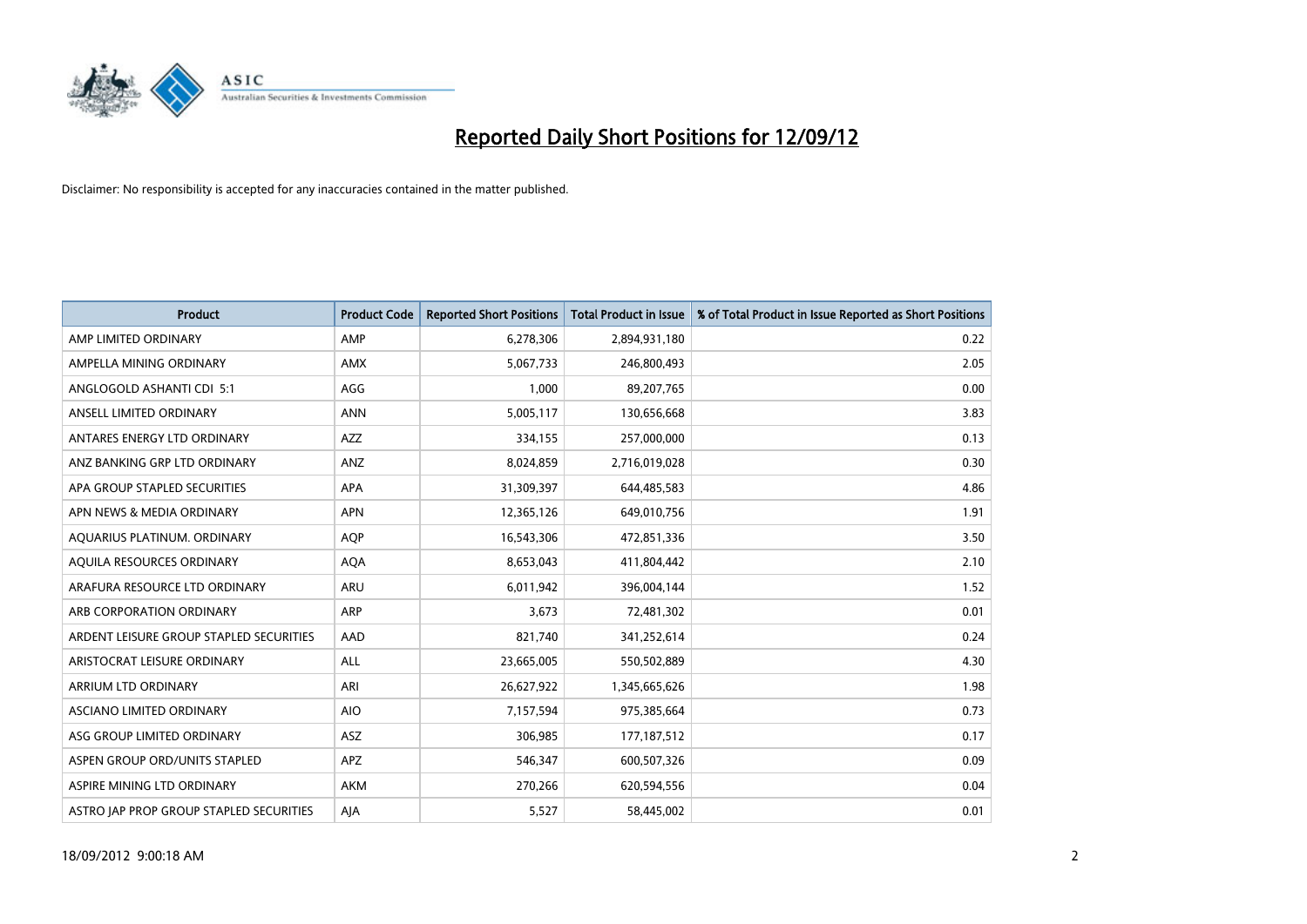

| <b>Product</b>                       | <b>Product Code</b> | <b>Reported Short Positions</b> | <b>Total Product in Issue</b> | % of Total Product in Issue Reported as Short Positions |
|--------------------------------------|---------------------|---------------------------------|-------------------------------|---------------------------------------------------------|
| ASX LIMITED ORDINARY                 | <b>ASX</b>          | 3,759,511                       | 175,136,729                   | 2.15                                                    |
| ATLAS IRON LIMITED ORDINARY          | <b>AGO</b>          | 9,908,348                       | 904,580,993                   | 1.10                                                    |
| <b>AURORA OIL &amp; GAS ORDINARY</b> | <b>AUT</b>          | 7,192,090                       | 447,885,778                   | 1.61                                                    |
| AUSDRILL LIMITED ORDINARY            | <b>ASL</b>          | 3,268,567                       | 304,530,621                   | 1.07                                                    |
| AUSENCO LIMITED ORDINARY             | AAX                 | 775,556                         | 123,872,665                   | 0.63                                                    |
| AUSGOLD LIMITED ORDINARY             | <b>AUC</b>          | 50,000                          | 136,264,601                   | 0.04                                                    |
| <b>AUSTAL LIMITED ORDINARY</b>       | ASB                 | 181,024                         | 188,193,007                   | 0.10                                                    |
| AUSTBROKERS HOLDINGS ORDINARY        | <b>AUB</b>          | 9,955                           | 55,999,095                    | 0.02                                                    |
| AUSTIN ENGINEERING ORDINARY          | <b>ANG</b>          | 183,196                         | 72,314,403                    | 0.25                                                    |
| AUSTRALAND PROPERTY STAPLED SECURITY | <b>ALZ</b>          | 448,275                         | 576,846,597                   | 0.08                                                    |
| AUSTRALIAN AGRICULT, ORDINARY        | AAC                 | 317,079                         | 312,905,085                   | 0.10                                                    |
| AUSTRALIAN INFRASTR, UNITS/ORDINARY  | <b>AIX</b>          | 2,923,576                       | 620,733,944                   | 0.47                                                    |
| AUSTRALIAN PHARM, ORDINARY           | API                 | 222,987                         | 488,115,883                   | 0.05                                                    |
| AUTOMOTIVE HOLDINGS ORDINARY         | AHE                 | 66,381                          | 260,579,682                   | 0.03                                                    |
| AVIENNINGS LIMITED ORDINARY          | AVI                 | 175,001                         | 274,588,694                   | 0.06                                                    |
| AWE LIMITED ORDINARY                 | <b>AWE</b>          | 3,859,046                       | 521,871,941                   | 0.74                                                    |
| AZIMUTH RES LTD ORDINARY             | <b>AZH</b>          | 1,165,539                       | 418,911,161                   | 0.28                                                    |
| <b>BANDANNA ENERGY ORDINARY</b>      | <b>BND</b>          | 3,797,321                       | 528,481,199                   | 0.72                                                    |
| BANK OF OUEENSLAND, ORDINARY         | <b>BOQ</b>          | 9,425,903                       | 308,797,224                   | 3.05                                                    |
| <b>BANNERMAN RESOURCES ORDINARY</b>  | <b>BMN</b>          | 10.000                          | 302,069,772                   | 0.00                                                    |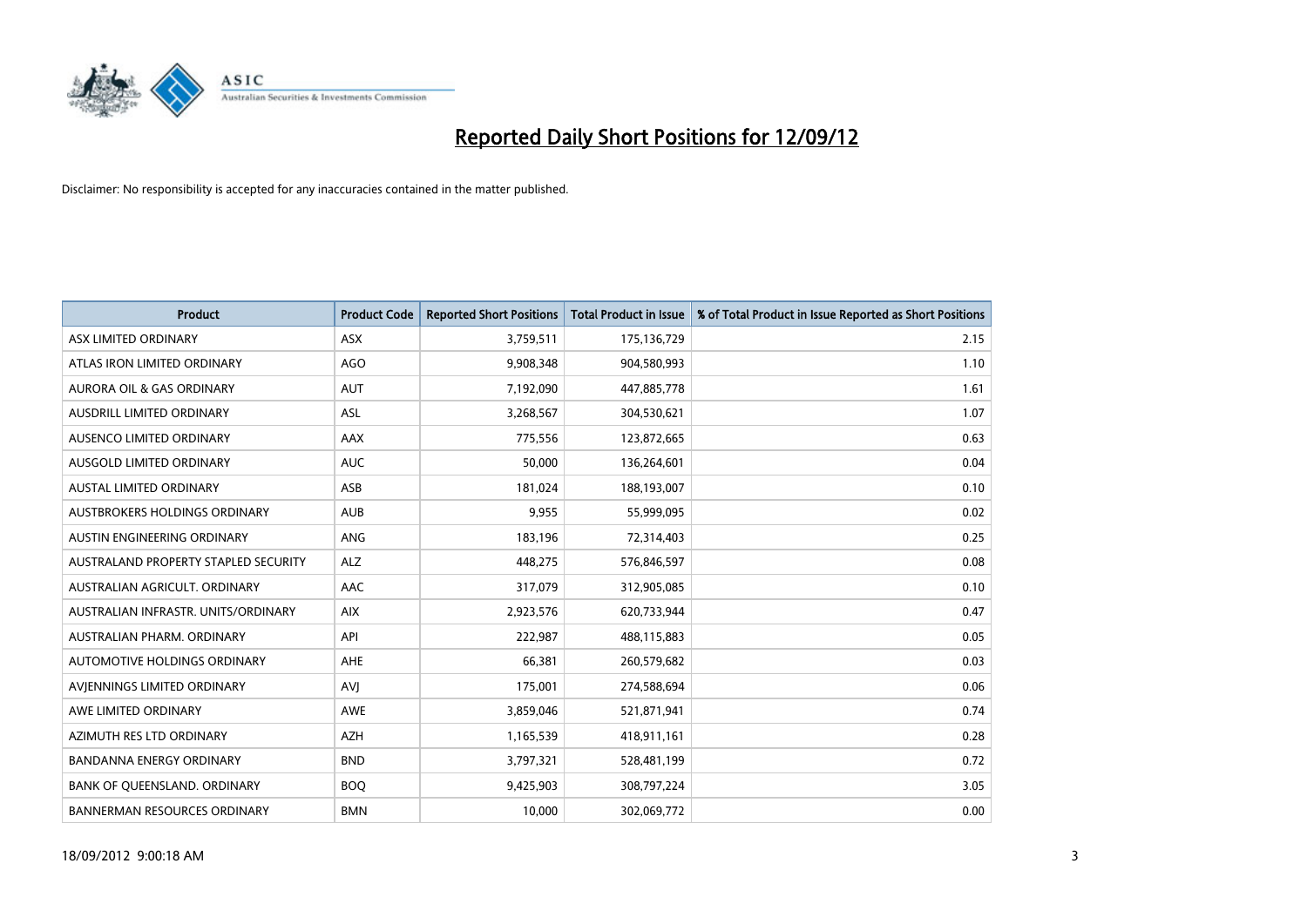

| <b>Product</b>                       | <b>Product Code</b> | <b>Reported Short Positions</b> | <b>Total Product in Issue</b> | % of Total Product in Issue Reported as Short Positions |
|--------------------------------------|---------------------|---------------------------------|-------------------------------|---------------------------------------------------------|
| <b>BASE RES LIMITED ORDINARY</b>     | <b>BSE</b>          | 628,498                         | 460,440,029                   | 0.14                                                    |
| BATHURST RESOURCES ORDINARY          | <b>BTU</b>          | 44,637,869                      | 696,747,997                   | 6.41                                                    |
| <b>BEACH ENERGY LIMITED ORDINARY</b> | <b>BPT</b>          | 30,035,001                      | 1,256,183,762                 | 2.39                                                    |
| BEADELL RESOURCE LTD ORDINARY        | <b>BDR</b>          | 13,593,601                      | 724,704,752                   | 1.88                                                    |
| BENDIGO AND ADELAIDE ORDINARY        | <b>BEN</b>          | 9,408,093                       | 396,683,741                   | 2.37                                                    |
| BERKELEY RESOURCES ORDINARY          | <b>BKY</b>          | 201,901                         | 179,393,273                   | 0.11                                                    |
| BETASHARES ASX RES ETF UNITS         | <b>ORE</b>          | 82,306                          | 6,120,745                     | 1.34                                                    |
| <b>BHP BILLITON LIMITED ORDINARY</b> | <b>BHP</b>          | 9,641,297                       | 3,211,691,105                 | 0.30                                                    |
| <b>BILLABONG ORDINARY</b>            | <b>BBG</b>          | 7,170,888                       | 478,944,292                   | 1.50                                                    |
| <b>BIOTA HOLDINGS ORDINARY</b>       | <b>BTA</b>          | 146,349                         | 182,763,651                   | 0.08                                                    |
| <b>BLACKTHORN RESOURCES ORDINARY</b> | <b>BTR</b>          | 3,825                           | 164,285,950                   | 0.00                                                    |
| <b>BLUESCOPE STEEL LTD ORDINARY</b>  | <b>BSL</b>          | 21,887,163                      | 3,349,185,247                 | 0.65                                                    |
| <b>BOART LONGYEAR ORDINARY</b>       | <b>BLY</b>          | 7,679,427                       | 461,163,412                   | 1.67                                                    |
| <b>BOOM LOGISTICS ORDINARY</b>       | <b>BOL</b>          | 12,841                          | 468,663,585                   | 0.00                                                    |
| BORAL LIMITED, ORDINARY              | <b>BLD</b>          | 47,489,528                      | 758,572,140                   | 6.26                                                    |
| <b>BRADKEN LIMITED ORDINARY</b>      | <b>BKN</b>          | 4,733,346                       | 169,240,662                   | 2.80                                                    |
| <b>BRAMBLES LIMITED ORDINARY</b>     | <b>BXB</b>          | 5,667,459                       | 1,555,204,787                 | 0.36                                                    |
| BT INVESTMENT MNGMNT ORDINARY        | <b>BTT</b>          | 324,242                         | 267,906,977                   | 0.12                                                    |
| <b>BUCCANEER ENERGY LTD ORDINARY</b> | <b>BCC</b>          | 2,371,884                       | 1,133,975,491                 | 0.21                                                    |
| <b>BURU ENERGY ORDINARY</b>          | <b>BRU</b>          | 9,744,567                       | 251,032,144                   | 3.88                                                    |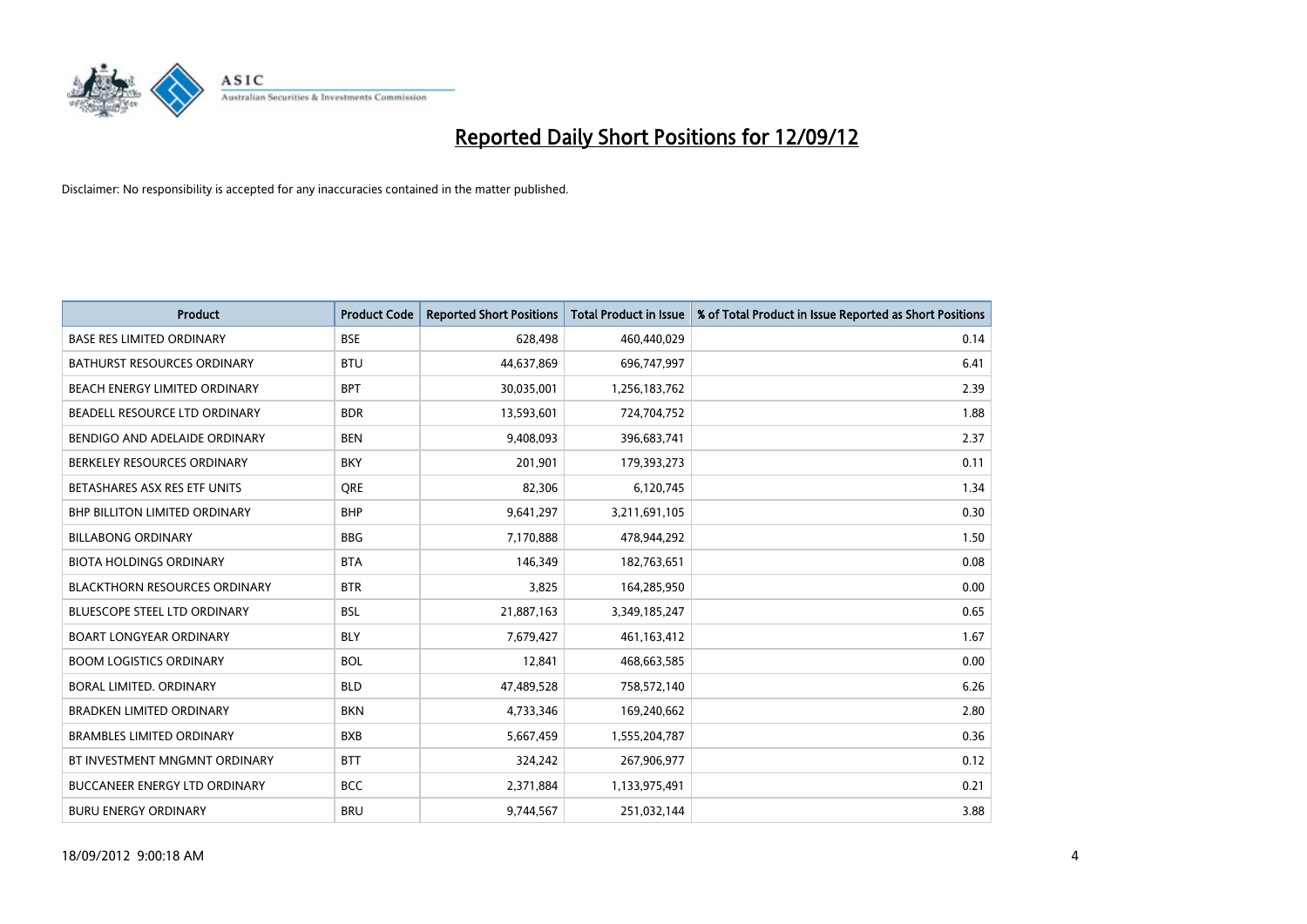

| <b>Product</b>                          | <b>Product Code</b> | <b>Reported Short Positions</b> | <b>Total Product in Issue</b> | % of Total Product in Issue Reported as Short Positions |
|-----------------------------------------|---------------------|---------------------------------|-------------------------------|---------------------------------------------------------|
| <b>BWP TRUST ORDINARY UNITS</b>         | <b>BWP</b>          | 3,894,596                       | 533,645,790                   | 0.73                                                    |
| CABCHARGE AUSTRALIA ORDINARY            | CAB                 | 4,962,747                       | 120,430,683                   | 4.12                                                    |
| <b>CALIBRE GROUP LTD ORDINARY</b>       | <b>CGH</b>          | 252,799                         | 293,192,506                   | 0.09                                                    |
| CALTEX AUSTRALIA ORDINARY               | <b>CTX</b>          | 3,416,738                       | 270,000,000                   | 1.27                                                    |
| CAPE LAMBERT RES LTD ORDINARY           | <b>CFE</b>          | 525,837                         | 689,108,792                   | 0.08                                                    |
| CARABELLA RES LTD ORDINARY              | <b>CLR</b>          | 556,926                         | 133,642,797                   | 0.42                                                    |
| <b>CARBON ENERGY ORDINARY</b>           | <b>CNX</b>          | 48,071                          | 776,306,566                   | 0.01                                                    |
| <b>CARDNO LIMITED ORDINARY</b>          | CDD                 | 1,452,445                       | 138,578,044                   | 1.05                                                    |
| CARNARVON PETROLEUM ORDINARY            | <b>CVN</b>          | 102,056                         | 694,644,634                   | 0.01                                                    |
| CARSALES.COM LTD ORDINARY               | <b>CRZ</b>          | 17,169,204                      | 234,896,130                   | 7.31                                                    |
| CEDAR WOODS PROP. ORDINARY              | <b>CWP</b>          | 32,861                          | 72,189,514                    | 0.05                                                    |
| CENTRO RETAIL AUST ORD/UNIT STAPLED SEC | <b>CRF</b>          | 18,948,485                      | 1,427,391,696                 | 1.33                                                    |
| <b>CERAMIC FUEL CELLS ORDINARY</b>      | <b>CFU</b>          | 598,626                         | 1,366,298,863                 | 0.04                                                    |
| CFS RETAIL TRUST GRP STAPLED SECURITIES | <b>CFX</b>          | 45,976,658                      | 2,828,495,659                 | 1.63                                                    |
| CHALLENGER DIV.PRO. STAPLED UNITS       | <b>CDI</b>          | 14,933                          | 214,101,013                   | 0.01                                                    |
| CHALLENGER INFRAST. STAPLED UNITS       | <b>CIF</b>          | 461,549                         | 316,223,785                   | 0.15                                                    |
| CHALLENGER LIMITED ORDINARY             | <b>CGF</b>          | 8,353,898                       | 544,652,710                   | 1.53                                                    |
| CHARTER HALL GROUP STAPLED US PROHIBIT. | <b>CHC</b>          | 535,708                         | 298,399,347                   | 0.18                                                    |
| <b>CHARTER HALL RETAIL UNITS</b>        | <b>COR</b>          | 977,751                         | 299,628,571                   | 0.33                                                    |
| <b>CHORUS LIMITED ORDINARY</b>          | <b>CNU</b>          | 1,057,305                       | 385,082,123                   | 0.27                                                    |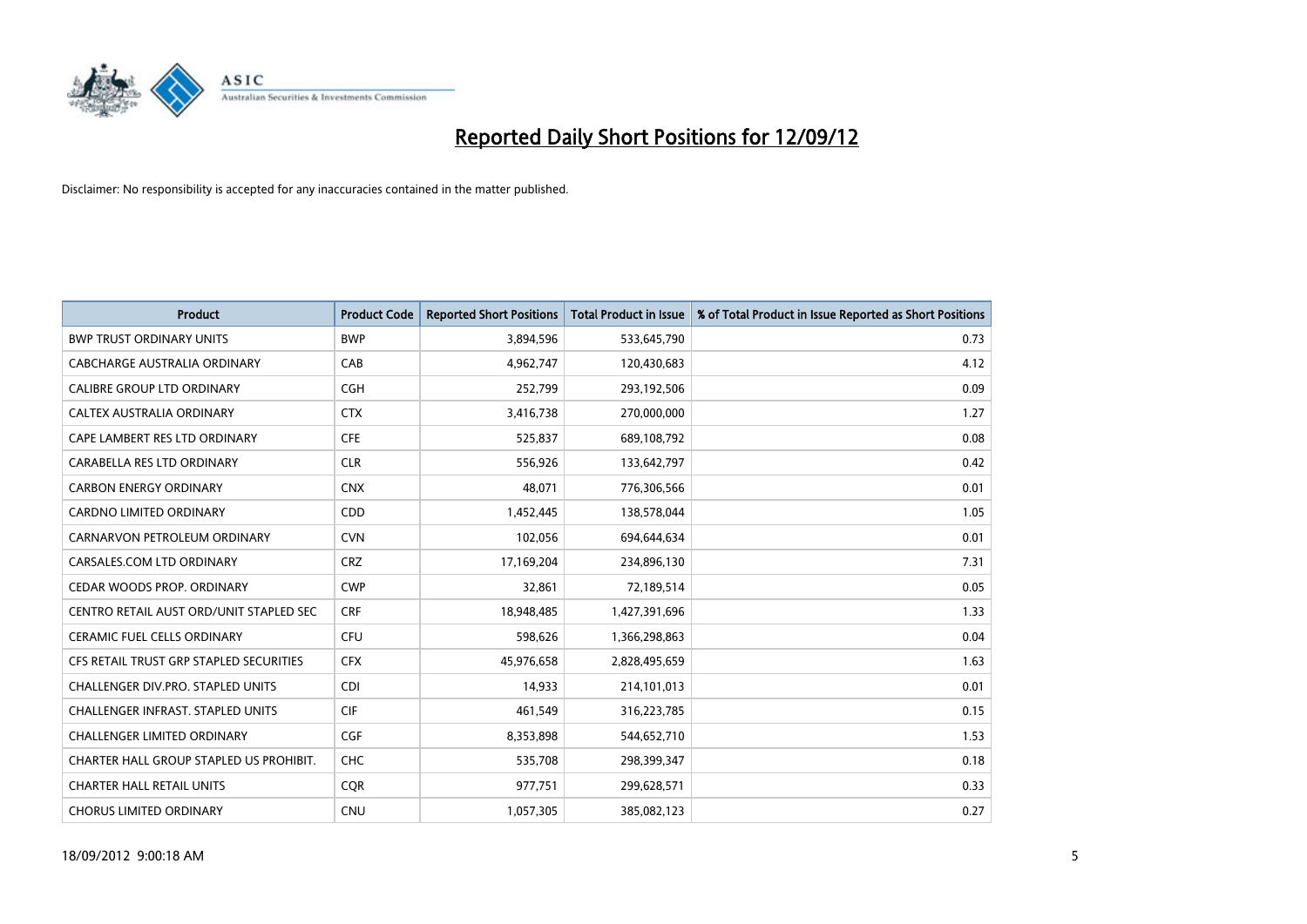

| <b>Product</b>                          | <b>Product Code</b> | <b>Reported Short Positions</b> | <b>Total Product in Issue</b> | % of Total Product in Issue Reported as Short Positions |
|-----------------------------------------|---------------------|---------------------------------|-------------------------------|---------------------------------------------------------|
| CITIGOLD CORP LTD ORDINARY              | <b>CTO</b>          | 1,055,317                       | 1,238,622,051                 | 0.09                                                    |
| <b>CLOUGH LIMITED ORDINARY</b>          | <b>CLO</b>          | 115,174                         | 773,989,006                   | 0.01                                                    |
| <b>CNPR GRP UNITS/ORD STAPLED</b>       | <b>CNP</b>          | 2,537                           | 972,414,514                   | 0.00                                                    |
| COAL OF AFRICA LTD ORDINARY             | <b>CZA</b>          | 185,642                         | 766,042,402                   | 0.02                                                    |
| <b>COALSPUR MINES LTD ORDINARY</b>      | CPL                 | 13,405,783                      | 620,729,899                   | 2.16                                                    |
| <b>COBAR CONSOLIDATED ORDINARY</b>      | CCU                 | 31,068                          | 210,101,187                   | 0.01                                                    |
| COCA-COLA AMATIL ORDINARY               | <b>CCL</b>          | 3,700,615                       | 761,319,007                   | 0.49                                                    |
| COCHLEAR LIMITED ORDINARY               | <b>COH</b>          | 5,043,438                       | 56,972,605                    | 8.85                                                    |
| COCKATOO COAL ORDINARY                  | <b>COK</b>          | 14,644,116                      | 1,016,746,908                 | 1.44                                                    |
| <b>COLLINS FOODS LTD ORDINARY</b>       | <b>CKF</b>          | 33,162                          | 93,000,003                    | 0.04                                                    |
| COMMONWEALTH BANK, ORDINARY             | <b>CBA</b>          | 20,842,934                      | 1,592,154,780                 | 1.31                                                    |
| <b>COMMONWEALTH PROP ORDINARY UNITS</b> | <b>CPA</b>          | 18,567,184                      | 2,347,003,413                 | 0.79                                                    |
| <b>COMPASS RESOURCES ORDINARY</b>       | <b>CMR</b>          | 7,472                           | 1,403,744,100                 | 0.00                                                    |
| <b>COMPUTERSHARE LTD ORDINARY</b>       | CPU                 | 7,411,688                       | 555,664,059                   | 1.33                                                    |
| CONSOLIDATED MEDIA, ORDINARY            | <b>CMI</b>          | 548,431                         | 561,834,996                   | 0.10                                                    |
| CONTINENTAL COAL LTD ORDINARY           | CCC                 | 983                             | 445,894,046                   | 0.00                                                    |
| <b>COOPER ENERGY LTD ORDINARY</b>       | <b>COE</b>          | 66,751                          | 328,694,257                   | 0.02                                                    |
| <b>CREDIT CORP GROUP ORDINARY</b>       | <b>CCP</b>          | 46,946                          | 45,571,114                    | 0.10                                                    |
| <b>CROMWELL PROP STAPLED SECURITIES</b> | <b>CMW</b>          | 4,029                           | 1,172,569,708                 | 0.00                                                    |
| <b>CROWN LIMITED ORDINARY</b>           | <b>CWN</b>          | 5,286,015                       | 728,394,185                   | 0.73                                                    |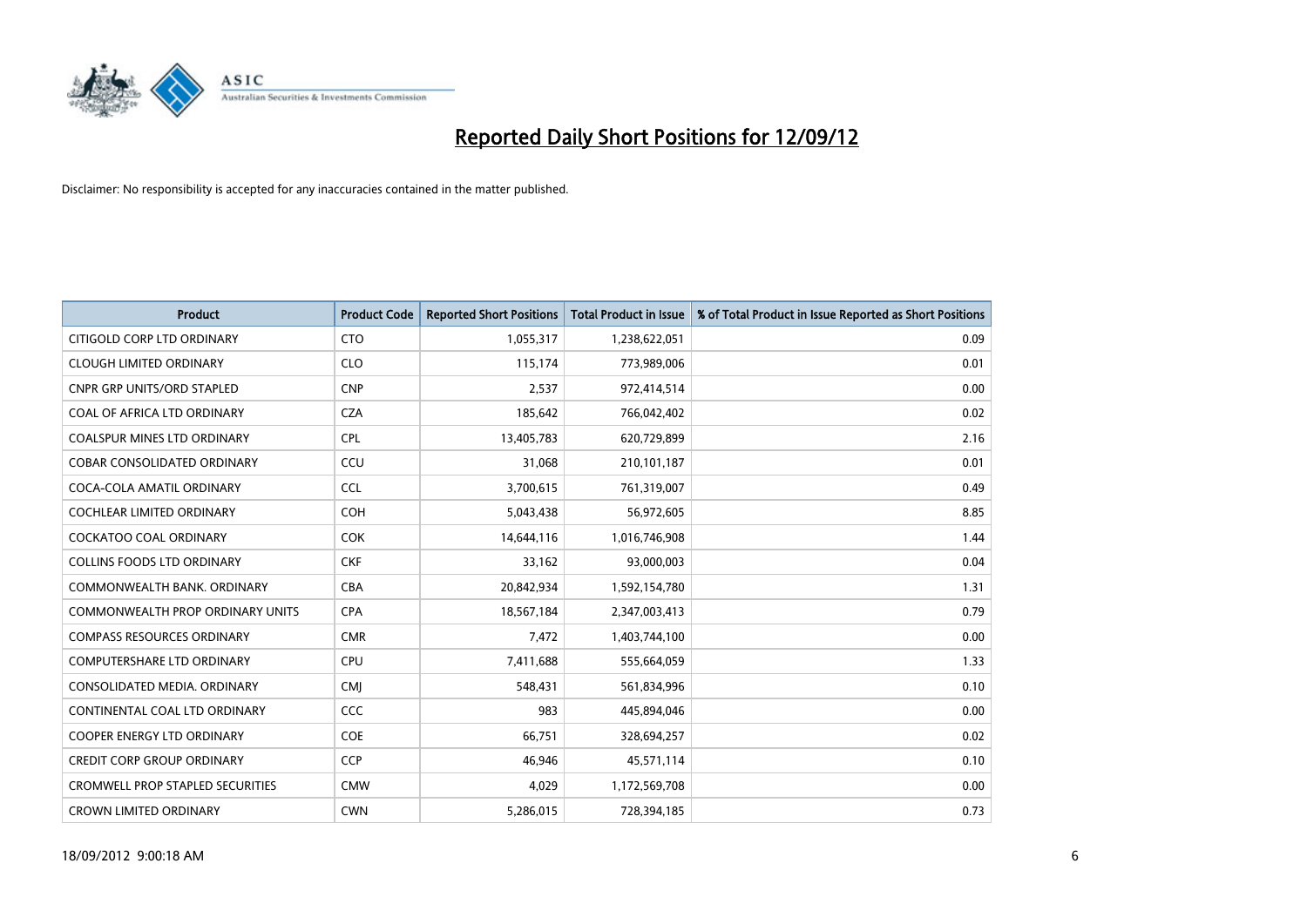

| <b>Product</b>                      | <b>Product Code</b> | <b>Reported Short Positions</b> | <b>Total Product in Issue</b> | % of Total Product in Issue Reported as Short Positions |
|-------------------------------------|---------------------|---------------------------------|-------------------------------|---------------------------------------------------------|
| <b>CSG LIMITED ORDINARY</b>         | CSV                 | 784,692                         | 282,567,499                   | 0.28                                                    |
| <b>CSL LIMITED ORDINARY</b>         | <b>CSL</b>          | 3,837,172                       | 505,808,353                   | 0.76                                                    |
| <b>CSR LIMITED ORDINARY</b>         | <b>CSR</b>          | 45,999,522                      | 506,000,315                   | 9.09                                                    |
| <b>CUDECO LIMITED ORDINARY</b>      | CDU                 | 5,222,038                       | 188,043,961                   | 2.78                                                    |
| <b>CUE ENERGY RESOURCE ORDINARY</b> | <b>CUE</b>          | 24,777                          | 698,119,720                   | 0.00                                                    |
| DART ENERGY LTD ORDINARY            | <b>DTE</b>          | 16,340,159                      | 769,240,406                   | 2.12                                                    |
| DAVID JONES LIMITED ORDINARY        | <b>DIS</b>          | 50,003,205                      | 528,655,600                   | 9.46                                                    |
| DECMIL GROUP LIMITED ORDINARY       | <b>DCG</b>          | 1,346,320                       | 167,567,757                   | 0.80                                                    |
| DEXUS PROPERTY GROUP STAPLED UNITS  | <b>DXS</b>          | 11,953,182                      | 4,839,024,176                 | 0.25                                                    |
| DISCOVERY METALS LTD ORDINARY       | <b>DML</b>          | 12,071,836                      | 483,794,898                   | 2.50                                                    |
| DOMINO PIZZA ENTERPR ORDINARY       | <b>DMP</b>          | 287,997                         | 70,092,674                    | 0.41                                                    |
| DORAY MINERALS LTD ORDINARY         | <b>DRM</b>          | 189,464                         | 81,626,525                    | 0.23                                                    |
| DOWNER EDI LIMITED ORDINARY         | <b>DOW</b>          | 10,382,467                      | 429,100,296                   | 2.42                                                    |
| DRILLSEARCH ENERGY ORDINARY         | <b>DLS</b>          | 2,314,928                       | 386,468,803                   | 0.60                                                    |
| DUET GROUP STAPLED US PROHIBIT.     | <b>DUE</b>          | 6,969,937                       | 1,116,638,606                 | 0.62                                                    |
| <b>DULUXGROUP LIMITED ORDINARY</b>  | <b>DLX</b>          | 7,775,163                       | 368,984,902                   | 2.11                                                    |
| ECHO ENTERTAINMENT ORDINARY         | <b>EGP</b>          | 13,812,200                      | 825,672,730                   | 1.67                                                    |
| ELDERS LIMITED ORDINARY             | <b>ELD</b>          | 18,056,794                      | 448,598,480                   | 4.03                                                    |
| ELEMENTAL MINERALS ORDINARY         | <b>ELM</b>          | 152,503                         | 243,614,280                   | 0.06                                                    |
| ELEMENTOS LIMITED ORDINARY          | ELT                 | 16                              | 82,383,526                    | 0.00                                                    |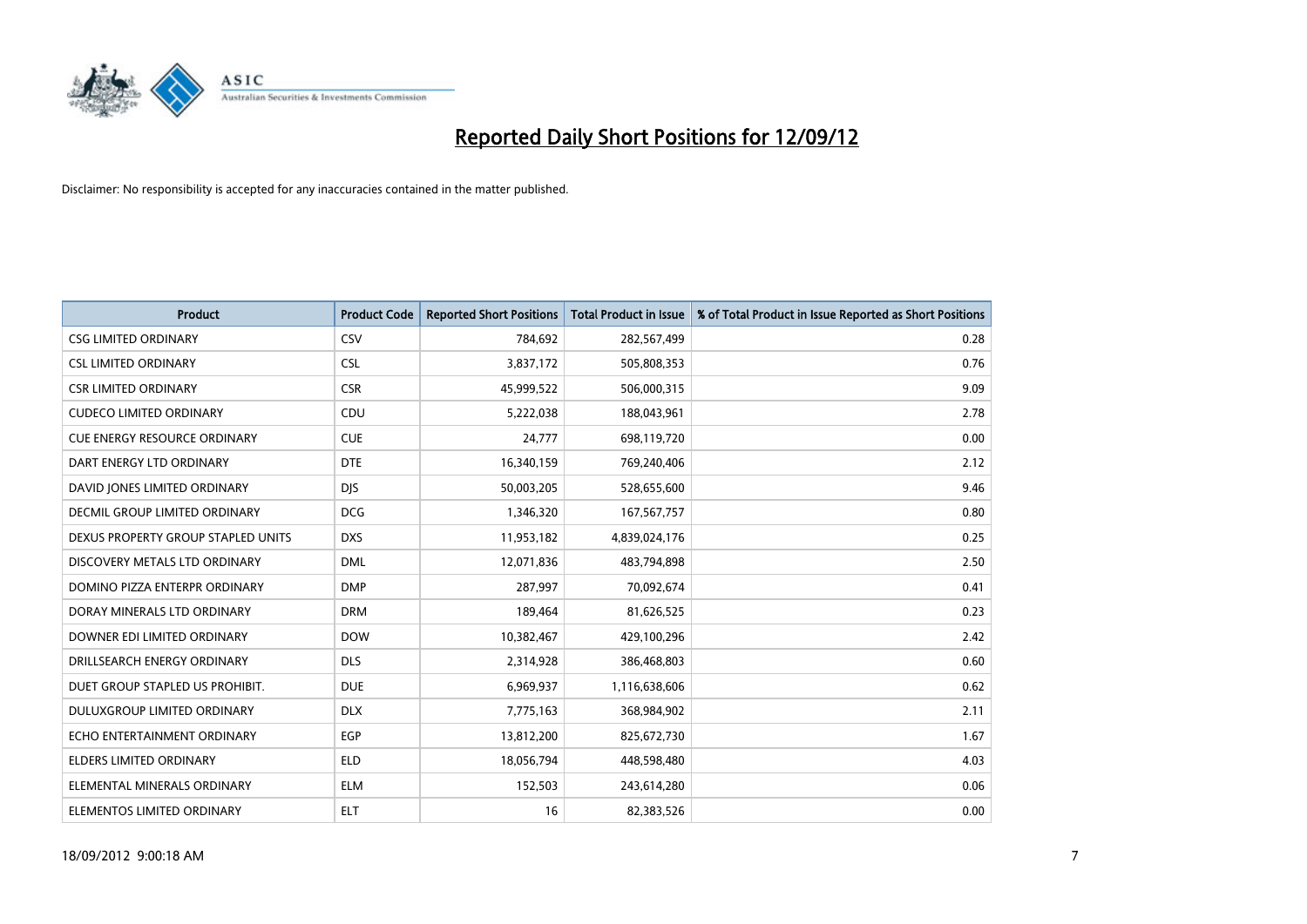

| <b>Product</b>                        | <b>Product Code</b> | <b>Reported Short Positions</b> | <b>Total Product in Issue</b> | % of Total Product in Issue Reported as Short Positions |
|---------------------------------------|---------------------|---------------------------------|-------------------------------|---------------------------------------------------------|
| <b>EMECO HOLDINGS ORDINARY</b>        | <b>EHL</b>          | 4,158,204                       | 631,237,586                   | 0.66                                                    |
| <b>ENDEAVOUR MIN CORP CDI 1:1</b>     | <b>EVR</b>          | 244,485                         | 119,771,509                   | 0.20                                                    |
| <b>ENERGY RESOURCES ORDINARY 'A'</b>  | <b>ERA</b>          | 7,432,686                       | 517,725,062                   | 1.44                                                    |
| <b>ENERGY WORLD CORPOR. ORDINARY</b>  | <b>EWC</b>          | 18,405,927                      | 1,734,166,672                 | 1.06                                                    |
| <b>ENVESTRA LIMITED ORDINARY</b>      | <b>ENV</b>          | 16,032,368                      | 1,572,392,111                 | 1.02                                                    |
| EQUATORIAL RES LTD ORDINARY           | EQX                 | 78,234                          | 117,235,353                   | 0.07                                                    |
| EVOLUTION MINING LTD ORDINARY         | <b>EVN</b>          | 2,138,399                       | 707,605,713                   | 0.30                                                    |
| FAIRFAX MEDIA LTD ORDINARY            | <b>FXI</b>          | 268,898,051                     | 2,351,955,725                 | 11.43                                                   |
| FAR LTD ORDINARY                      | <b>FAR</b>          | 21,000,000                      | 2,499,846,742                 | 0.84                                                    |
| FINBAR GROUP LIMITED ORDINARY         | <b>FRI</b>          | 6.795                           | 214,172,868                   | 0.00                                                    |
| FISHER & PAYKEL H. ORDINARY           | <b>FPH</b>          | 34,877                          | 538,087,084                   | 0.01                                                    |
| FKP PROPERTY GROUP STAPLED SECURITIES | <b>FKP</b>          | 46,809,206                      | 1,212,083,417                 | 3.86                                                    |
| FLEETWOOD CORP ORDINARY               | <b>FWD</b>          | 1,090,875                       | 59,241,388                    | 1.84                                                    |
| FLETCHER BUILDING ORDINARY            | <b>FBU</b>          | 10,178,762                      | 682,866,936                   | 1.49                                                    |
| <b>FLEXIGROUP LIMITED ORDINARY</b>    | <b>FXL</b>          | 80,749                          | 284,486,499                   | 0.03                                                    |
| <b>FLIGHT CENTRE ORDINARY</b>         | <b>FLT</b>          | 13,333,261                      | 100,072,666                   | 13.32                                                   |
| FLINDERS MINES LTD ORDINARY           | <b>FMS</b>          | 1,006,163                       | 1,821,300,404                 | 0.06                                                    |
| FOCUS MINERALS LTD ORDINARY           | <b>FML</b>          | 573,600                         | 4,320,773,701                 | 0.01                                                    |
| <b>FORGE GROUP LIMITED ORDINARY</b>   | FGE                 | 571,467                         | 86,169,014                    | 0.66                                                    |
| <b>FORTESCUE METALS GRP ORDINARY</b>  | <b>FMG</b>          | 219.584.292                     | 3,113,798,659                 | 7.05                                                    |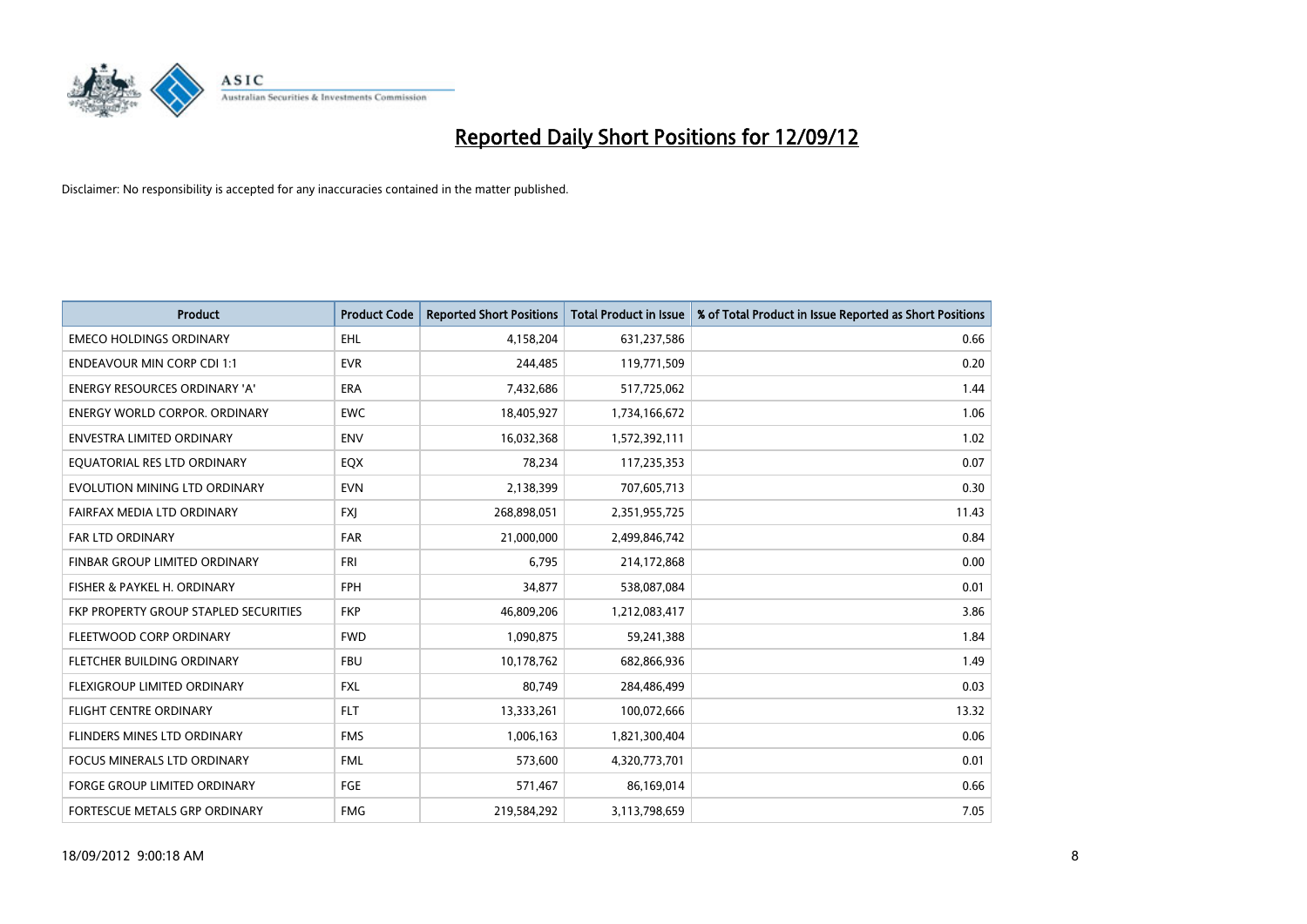

| <b>Product</b>                            | <b>Product Code</b> | <b>Reported Short Positions</b> | <b>Total Product in Issue</b> | % of Total Product in Issue Reported as Short Positions |
|-------------------------------------------|---------------------|---------------------------------|-------------------------------|---------------------------------------------------------|
| <b>G.U.D. HOLDINGS ORDINARY</b>           | GUD                 | 1,320,234                       | 71,341,319                    | 1.85                                                    |
| <b>GALAXY RESOURCES ORDINARY</b>          | GXY                 | 6,090,905                       | 506,359,341                   | 1.20                                                    |
| <b>GENETIC TECHNOLOGIES ORDINARY</b>      | <b>GTG</b>          | 747,270                         | 464,771,819                   | 0.16                                                    |
| <b>GEODYNAMICS LIMITED ORDINARY</b>       | GDY                 | 850                             | 406,452,608                   | 0.00                                                    |
| <b>GINDALBIE METALS LTD ORDINARY</b>      | <b>GBG</b>          | 59,616,726                      | 1,247,487,454                 | 4.78                                                    |
| <b>GOLD ROAD RES LTD ORDINARY</b>         | GOR                 | 158,770                         | 390,015,665                   | 0.04                                                    |
| <b>GOODMAN FIELDER. ORDINARY</b>          | <b>GFF</b>          | 35,545,992                      | 1,955,559,207                 | 1.82                                                    |
| <b>GOODMAN GROUP STAPLED US PROHIBIT.</b> | <b>GMG</b>          | 13,539,250                      | 1,607,517,309                 | 0.84                                                    |
| <b>GPT GROUP STAPLED SEC.</b>             | <b>GPT</b>          | 4,057,028                       | 1,766,785,075                 | 0.23                                                    |
| <b>GRAINCORP LIMITED A CLASS ORDINARY</b> | <b>GNC</b>          | 2,761,306                       | 210,467,800                   | 1.31                                                    |
| <b>GRANGE RESOURCES. ORDINARY</b>         | <b>GRR</b>          | 2,926,891                       | 1,155,487,102                 | 0.25                                                    |
| <b>GREENLAND MIN EN LTD ORDINARY</b>      | GGG                 | 3,627,560                       | 416,590,488                   | 0.87                                                    |
| <b>GRYPHON MINERALS LTD ORDINARY</b>      | GRY                 | 19,550,165                      | 348,264,983                   | 5.61                                                    |
| <b>GUILDFORD COAL LTD ORDINARY</b>        | <b>GUF</b>          | 2,509,881                       | 521,046,899                   | 0.48                                                    |
| <b>GUIARAT NRE COAL LTD ORDINARY</b>      | <b>GNM</b>          | 588,100                         | 1,123,137,858                 | 0.05                                                    |
| <b>GUNNS LIMITED ORDINARY</b>             | <b>GNS</b>          | 55,105,305                      | 848,401,559                   | 6.50                                                    |
| <b>GWA GROUP LTD ORDINARY</b>             | <b>GWA</b>          | 12,715,638                      | 302,005,514                   | 4.21                                                    |
| <b>HARVEY NORMAN ORDINARY</b>             | <b>HVN</b>          | 95,849,347                      | 1,062,316,784                 | 9.02                                                    |
| HASTIE GROUP LIMITED ORDINARY             | <b>HST</b>          | 233,914                         | 137,353,504                   | 0.17                                                    |
| HASTINGS DIVERSIFIED STAPLED SECURITY     | <b>HDF</b>          | 338,411                         | 530,001,072                   | 0.06                                                    |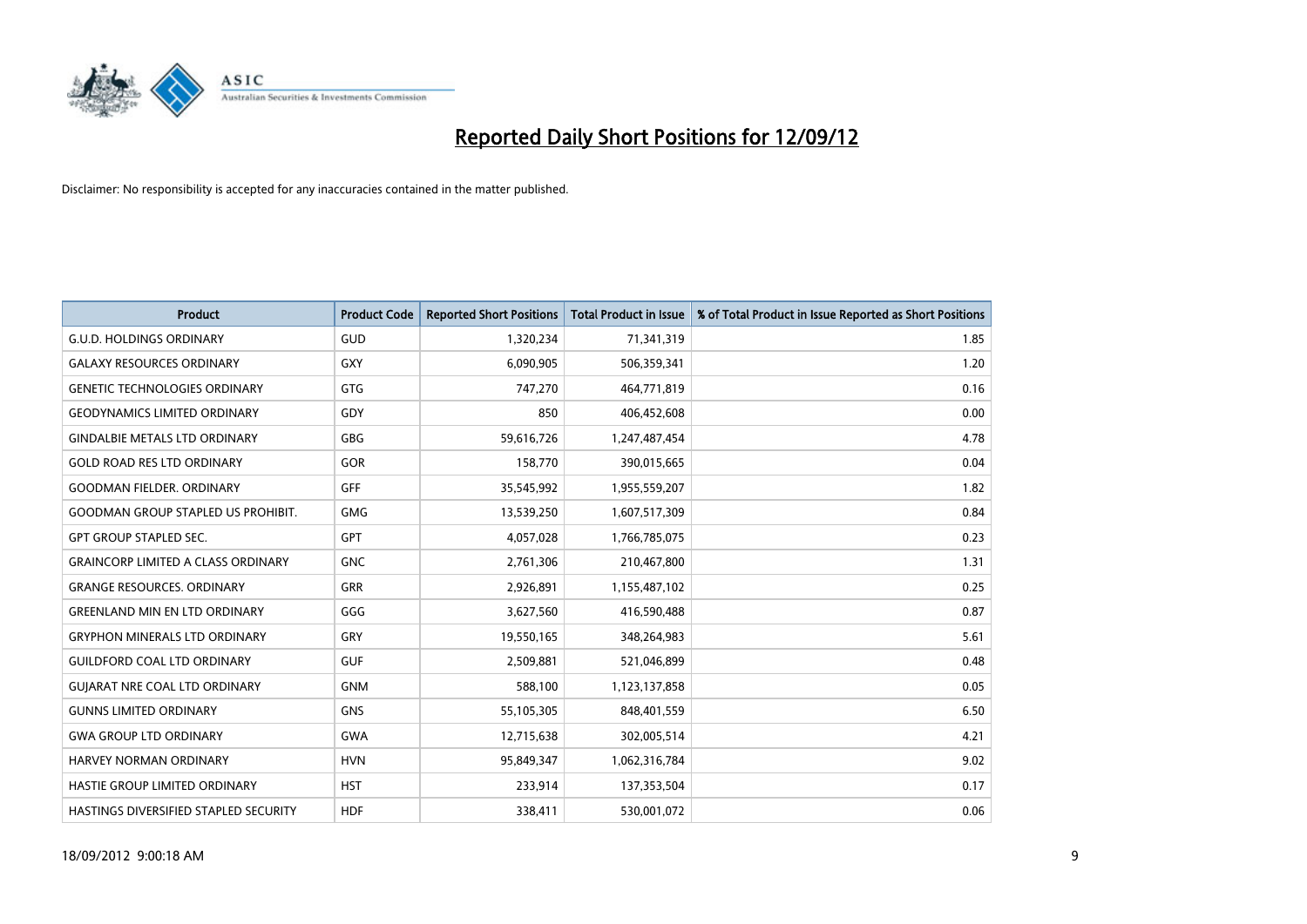

| <b>Product</b>                                | <b>Product Code</b> | <b>Reported Short Positions</b> | <b>Total Product in Issue</b> | % of Total Product in Issue Reported as Short Positions |
|-----------------------------------------------|---------------------|---------------------------------|-------------------------------|---------------------------------------------------------|
| <b>HENDERSON GROUP CDI 1:1</b>                | <b>HGG</b>          | 8,179,943                       | 703,767,300                   | 1.16                                                    |
| HFA HOLDINGS LIMITED ORDINARY                 | <b>HFA</b>          | 3,809                           | 117,332,831                   | 0.00                                                    |
| <b>HIGHLANDS PACIFIC ORDINARY</b>             | <b>HIG</b>          | 845,568                         | 789,132,854                   | 0.11                                                    |
| HILLGROVE RES LTD ORDINARY                    | <b>HGO</b>          | 2,546,474                       | 1,022,760,221                 | 0.25                                                    |
| HILLS HOLDINGS LTD ORDINARY                   | <b>HIL</b>          | 2,981,594                       | 246,500,444                   | 1.21                                                    |
| HORIZON OIL LIMITED ORDINARY                  | <b>HZN</b>          | 25,208,170                      | 1,130,811,515                 | 2.23                                                    |
| <b>ICON ENERGY LIMITED ORDINARY</b>           | <b>ICN</b>          | 72                              | 469,301,394                   | 0.00                                                    |
| <b>IINET LIMITED ORDINARY</b>                 | <b>IIN</b>          | 9,426                           | 161,038,847                   | 0.01                                                    |
| <b>ILUKA RESOURCES ORDINARY</b>               | ILU                 | 45,689,280                      | 418,700,517                   | 10.91                                                   |
| <b>IMDEX LIMITED ORDINARY</b>                 | <b>IMD</b>          | 932,062                         | 208,235,426                   | 0.45                                                    |
| <b>INCITEC PIVOT ORDINARY</b>                 | IPL                 | 1,624,992                       | 1,628,730,107                 | 0.10                                                    |
| <b>INDEPENDENCE GROUP ORDINARY</b>            | <b>IGO</b>          | 11,580,160                      | 232,882,535                   | 4.97                                                    |
| INDOPHIL RESOURCES ORDINARY                   | <b>IRN</b>          | 1,177,856                       | 1,203,146,194                 | 0.10                                                    |
| <b>INDUSTREA LIMITED ORDINARY</b>             | IDL                 | 8,208,379                       | 370,268,218                   | 2.22                                                    |
| <b>INFIGEN ENERGY STAPLED SECURITIES</b>      | <b>IFN</b>          | 3,231,595                       | 762,265,972                   | 0.42                                                    |
| INSURANCE AUSTRALIA ORDINARY                  | IAG                 | 5,634,038                       | 2,079,034,021                 | 0.27                                                    |
| INTEGRA MINING LTD. ORDINARY                  | <b>IGR</b>          | 2,145,840                       | 934,440,899                   | 0.23                                                    |
| INTREPID MINES ORDINARY                       | <b>IAU</b>          | 6,897,225                       | 553,657,757                   | 1.25                                                    |
| <b>INVESTA OFFICE FUND STAPLED SECURITIES</b> | <b>IOF</b>          | 2,924,052                       | 614,047,458                   | 0.48                                                    |
| <b>INVOCARE LIMITED ORDINARY</b>              | IVC                 | 3,360,110                       | 110,030,298                   | 3.05                                                    |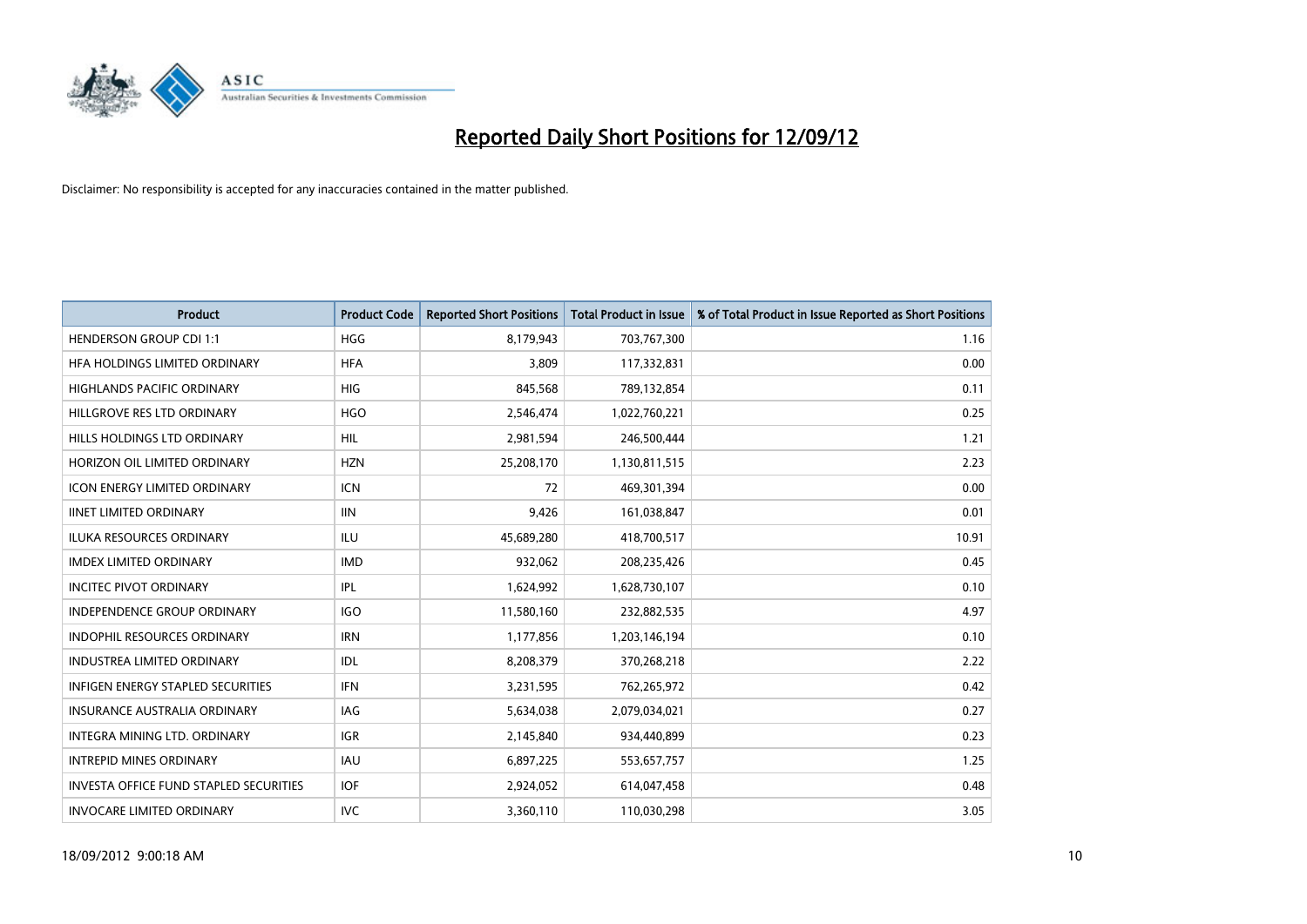

| <b>Product</b>                                  | <b>Product Code</b> | <b>Reported Short Positions</b> | <b>Total Product in Issue</b> | % of Total Product in Issue Reported as Short Positions |
|-------------------------------------------------|---------------------|---------------------------------|-------------------------------|---------------------------------------------------------|
| <b>ION LIMITED ORDINARY</b>                     | <b>ION</b>          | 164,453                         | 256,365,105                   | 0.06                                                    |
| <b>IOOF HOLDINGS LTD ORDINARY</b>               | IFL                 | 2,429,201                       | 229,794,395                   | 1.06                                                    |
| <b>IRESS LIMITED ORDINARY</b>                   | <b>IRE</b>          | 3,070,490                       | 128,428,871                   | 2.39                                                    |
| <b>IRON ORE HOLDINGS ORDINARY</b>               | <b>IOH</b>          | 39,508                          | 161,174,005                   | 0.02                                                    |
| <b>ISHARES GLB CONSSTA CDI 1:1</b>              | X                   | 2,203                           | 4,750,000                     | 0.05                                                    |
| ISHARES MSCI AUS 200 ISHARES MSCI AUS 200       | IOZ                 | 10,064                          | 5,705,098                     | 0.18                                                    |
| ISHARES MSCI JAPAN CDI 1:1                      | <b>IIP</b>          | 6,140                           | 822,000,000                   | 0.00                                                    |
| ISHARES S&P 500 CDI 1:1                         | <b>IVV</b>          | 3,119                           | 116,350,000                   | 0.00                                                    |
| <b>IVANHOE AUSTRALIA ORDINARY</b>               | <b>IVA</b>          | 2,889,824                       | 555,476,873                   | 0.52                                                    |
| <b>JAMES HARDIE INDUST CHESS DEPOSITARY INT</b> | <b>IHX</b>          | 8,962,425                       | 439,092,117                   | 2.04                                                    |
| <b>JB HI-FI LIMITED ORDINARY</b>                | <b>IBH</b>          | 20,490,456                      | 98,850,643                    | 20.73                                                   |
| <b>JUPITER MINES ORDINARY</b>                   | <b>IMS</b>          | 158                             | 2,281,835,383                 | 0.00                                                    |
| KAGARA LTD ORDINARY                             | <b>KZL</b>          | 3,000,879                       | 798,953,117                   | 0.38                                                    |
| KANGAROO RES LTD ORDINARY                       | <b>KRL</b>          | 2,396,134                       | 3,434,430,012                 | 0.07                                                    |
| KAROON GAS AUSTRALIA ORDINARY                   | <b>KAR</b>          | 1,579,469                       | 221,420,769                   | 0.71                                                    |
| KATHMANDU HOLD LTD ORDINARY                     | <b>KMD</b>          | 1,283,385                       | 200,165,940                   | 0.64                                                    |
| <b>KBL MINING LIMITED ORDINARY</b>              | <b>KBL</b>          | 1,820                           | 285,421,456                   | 0.00                                                    |
| KENTOR GOLD LIMITED ORDINARY                    | KGL                 | 275                             | 140,040,563                   | 0.00                                                    |
| KINGSGATE CONSOLID, ORDINARY                    | <b>KCN</b>          | 7,701,837                       | 151,347,122                   | 5.09                                                    |
| KINGSROSE MINING LTD ORDINARY                   | <b>KRM</b>          | 61,949                          | 289,318,617                   | 0.02                                                    |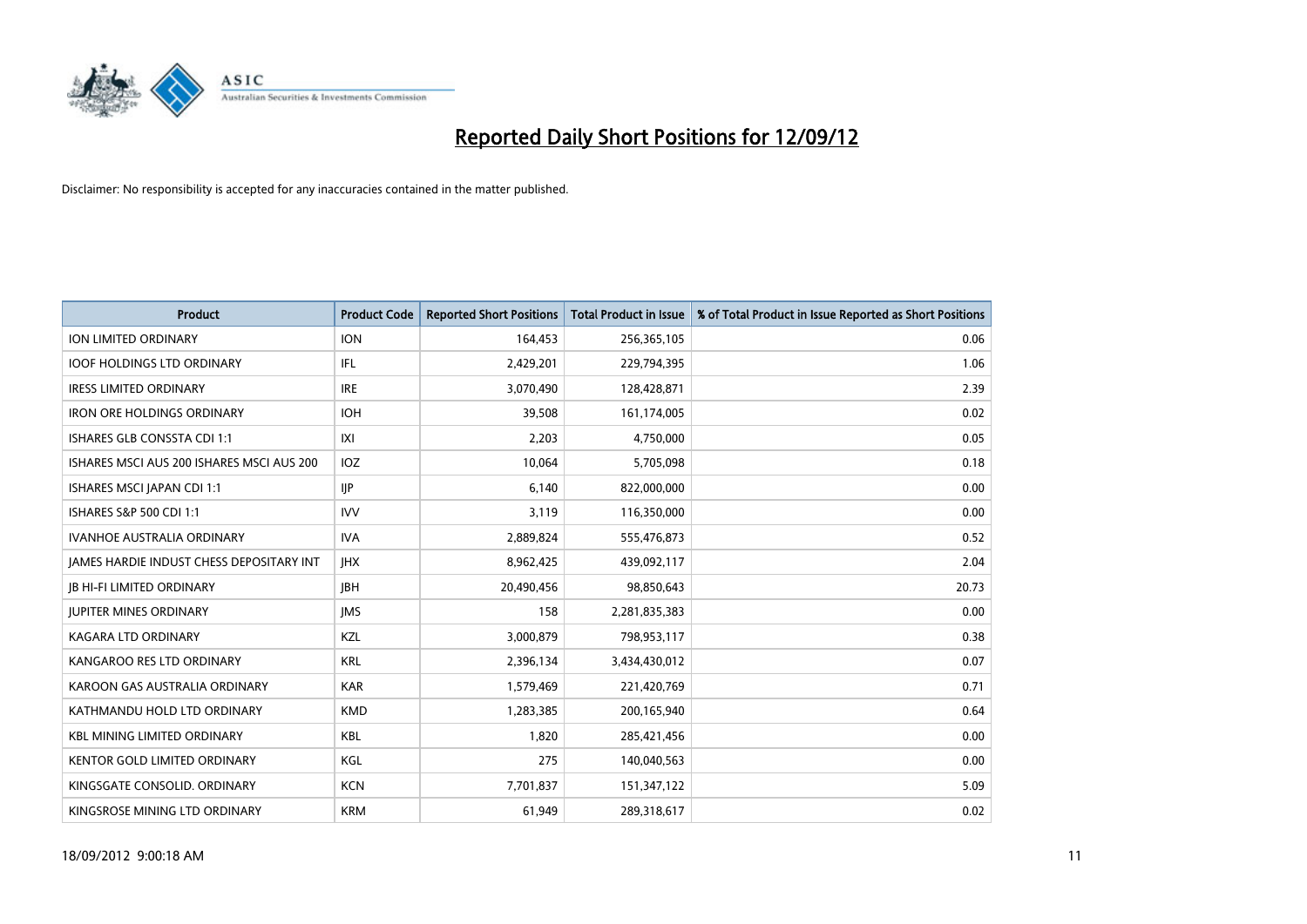

| <b>Product</b>                        | <b>Product Code</b> | <b>Reported Short Positions</b> | <b>Total Product in Issue</b> | % of Total Product in Issue Reported as Short Positions |
|---------------------------------------|---------------------|---------------------------------|-------------------------------|---------------------------------------------------------|
| LEIGHTON HOLDINGS ORDINARY            | LEI                 | 13,579,236                      | 337,087,596                   | 4.03                                                    |
| LEND LEASE GROUP UNIT/ORD STAPLED     | LLC                 | 6,382,906                       | 572,789,827                   | 1.11                                                    |
| LINC ENERGY LTD ORDINARY              | <b>LNC</b>          | 42,387,708                      | 504,487,631                   | 8.40                                                    |
| LIQUEFIED NATURAL ORDINARY            | <b>LNG</b>          | 272,800                         | 267,699,015                   | 0.10                                                    |
| LYNAS CORPORATION ORDINARY            | LYC.                | 228,770,062                     | 1,716,129,131                 | 13.33                                                   |
| M2 TELECOMMUNICATION ORDINARY         | <b>MTU</b>          | 2,829,150                       | 156,581,954                   | 1.81                                                    |
| <b>MACA LIMITED ORDINARY</b>          | <b>MLD</b>          | 18,405                          | 150,000,000                   | 0.01                                                    |
| MACMAHON HOLDINGS ORDINARY            | <b>MAH</b>          | 5,281,743                       | 741,316,038                   | 0.71                                                    |
| MACQ ATLAS ROADS GRP ORDINARY STAPLED | <b>MQA</b>          | 4,871,237                       | 478,531,436                   | 1.02                                                    |
| MACQUARIE GROUP LTD ORDINARY          | <b>MOG</b>          | 7,128,479                       | 340,046,521                   | 2.10                                                    |
| MAGELLAN FLAGSHIP ORDINARY            | <b>MFF</b>          | 490                             | 344,844,354                   | 0.00                                                    |
| <b>MARENGO MINING ORDINARY</b>        | <b>MGO</b>          | 39,850                          | 1,137,720,551                 | 0.00                                                    |
| MATRIX C & E LTD ORDINARY             | <b>MCE</b>          | 1,079,164                       | 94,555,428                    | 1.14                                                    |
| MAVERICK DRILLING ORDINARY            | <b>MAD</b>          | 2,522,379                       | 452,726,751                   | 0.56                                                    |
| MCMILLAN SHAKESPEARE ORDINARY         | <b>MMS</b>          | 8,052                           | 74,523,965                    | 0.01                                                    |
| MEDUSA MINING LTD ORDINARY            | <b>MML</b>          | 1,598,264                       | 188,903,911                   | 0.85                                                    |
| MELBOURNE IT LIMITED ORDINARY         | <b>MLB</b>          | 20,002                          | 81,965,992                    | 0.02                                                    |
| MEO AUSTRALIA LTD ORDINARY            | <b>MEO</b>          | 4,642,943                       | 539,913,260                   | 0.86                                                    |
| <b>MERMAID MARINE ORDINARY</b>        | <b>MRM</b>          | 1,654,991                       | 221,618,033                   | 0.75                                                    |
| MESOBLAST LIMITED ORDINARY            | <b>MSB</b>          | 18,425,196                      | 284,478,361                   | 6.48                                                    |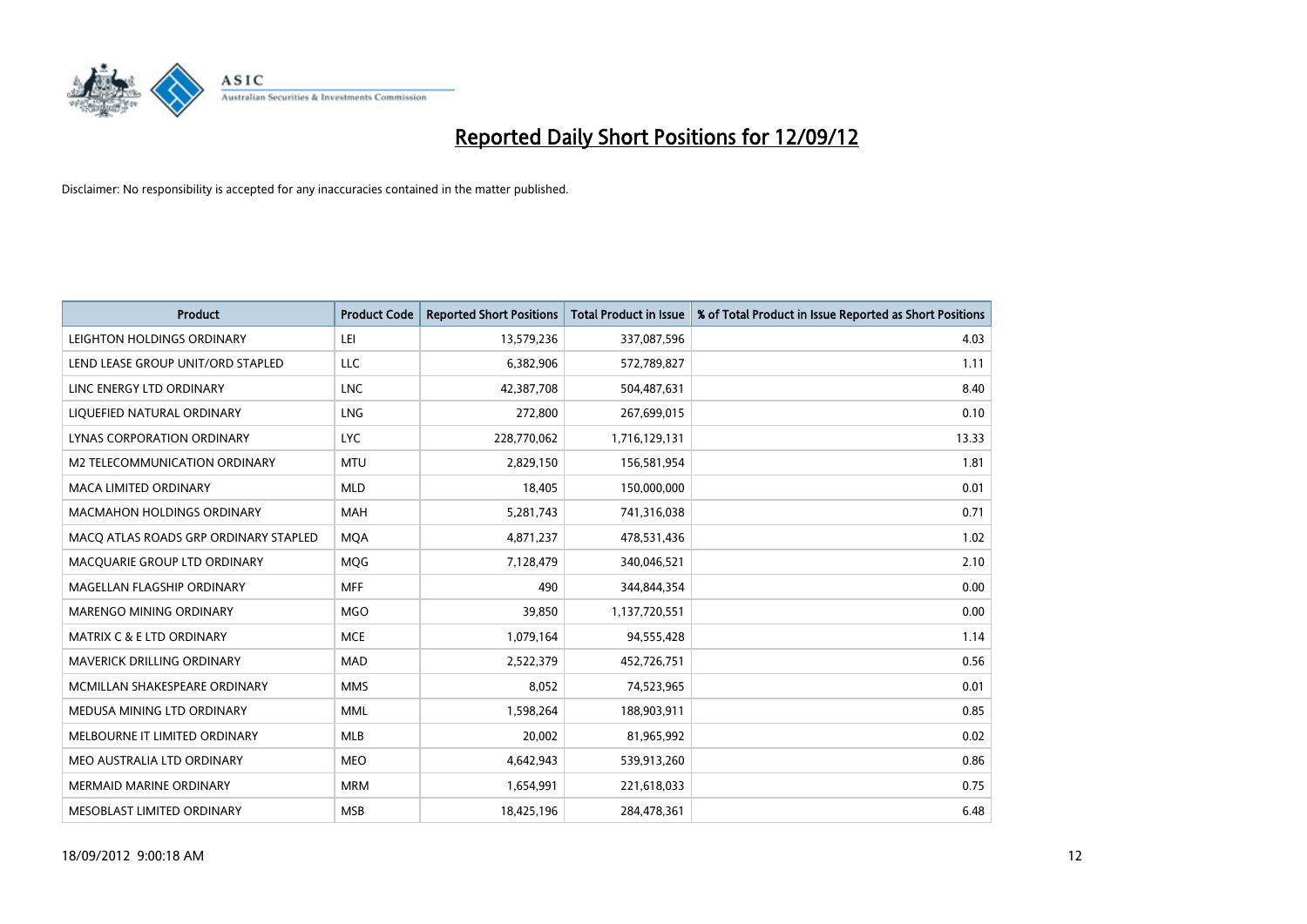

| <b>Product</b>                    | <b>Product Code</b> | <b>Reported Short Positions</b> | <b>Total Product in Issue</b> | % of Total Product in Issue Reported as Short Positions |
|-----------------------------------|---------------------|---------------------------------|-------------------------------|---------------------------------------------------------|
| METALS X LIMITED ORDINARY         | <b>MLX</b>          | 1,837,911                       | 1,316,663,257                 | 0.14                                                    |
| METCASH LIMITED ORDINARY          | <b>MTS</b>          | 48,019,310                      | 880,704,786                   | 5.45                                                    |
| METMINCO LIMITED ORDINARY         | <b>MNC</b>          | 13,542                          | 1,749,541,573                 | 0.00                                                    |
| MICLYN EXP OFFSHR ORDINARY        | <b>MIO</b>          | 78,085                          | 278,515,705                   | 0.03                                                    |
| MILTON CORPORATION ORDINARY       | <b>MLT</b>          | 12,800                          | 121,625,655                   | 0.01                                                    |
| MINCOR RESOURCES NL ORDINARY      | <b>MCR</b>          | 1,339,333                       | 188,208,274                   | 0.71                                                    |
| MINERAL DEPOSITS ORDINARY         | <b>MDL</b>          | 492,458                         | 83,538,786                    | 0.59                                                    |
| MINERAL RESOURCES. ORDINARY       | <b>MIN</b>          | 5,529,492                       | 185,006,018                   | 2.99                                                    |
| MIRABELA NICKEL LTD ORDINARY      | <b>MBN</b>          | 12,292,388                      | 876,571,645                   | 1.40                                                    |
| MIRVAC GROUP STAPLED SECURITIES   | <b>MGR</b>          | 17,933,839                      | 3,425,587,451                 | 0.52                                                    |
| MOLOPO ENERGY LTD ORDINARY        | <b>MPO</b>          | 675,979                         | 245,849,711                   | 0.27                                                    |
| MOLY MINES LIMITED ORDINARY       | <b>MOL</b>          | 101                             | 384,893,989                   | 0.00                                                    |
| MONADELPHOUS GROUP ORDINARY       | <b>MND</b>          | 5,290,454                       | 88,674,327                    | 5.97                                                    |
| MORTGAGE CHOICE LTD ORDINARY      | MOC                 | 2,270,632                       | 120,969,572                   | 1.88                                                    |
| <b>MOUNT GIBSON IRON ORDINARY</b> | <b>MGX</b>          | 4,937,693                       | 1,085,728,430                 | 0.45                                                    |
| MURCHISON METALS LTD ORDINARY     | <b>MMX</b>          | 1,573,156                       | 450,427,346                   | 0.35                                                    |
| MYER HOLDINGS LTD ORDINARY        | <b>MYR</b>          | 58,032,028                      | 583,384,551                   | 9.95                                                    |
| MYSTATE LIMITED ORDINARY          | <b>MYS</b>          | 21,013                          | 87,012,663                    | 0.02                                                    |
| NATIONAL AUST, BANK ORDINARY      | <b>NAB</b>          | 9,691,966                       | 2,273,158,183                 | 0.43                                                    |
| NAVITAS LIMITED ORDINARY          | <b>NVT</b>          | 11,682,821                      | 375,318,628                   | 3.11                                                    |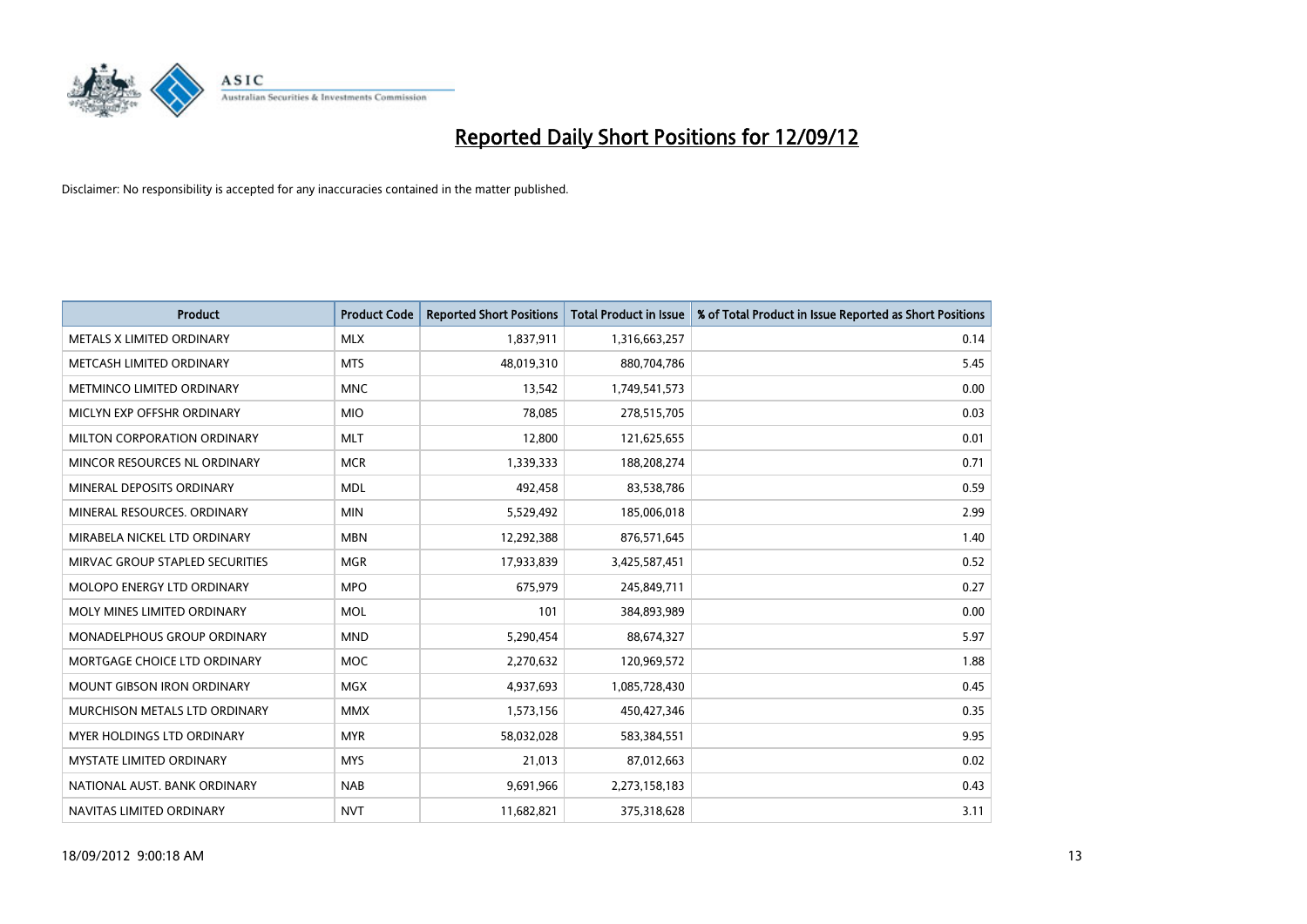

| <b>Product</b>                        | <b>Product Code</b> | <b>Reported Short Positions</b> | <b>Total Product in Issue</b> | % of Total Product in Issue Reported as Short Positions |
|---------------------------------------|---------------------|---------------------------------|-------------------------------|---------------------------------------------------------|
| NEON ENERGY LIMITED ORDINARY          | <b>NEN</b>          | 2,820,777                       | 443,039,518                   | 0.64                                                    |
| NEW HOPE CORPORATION ORDINARY         | <b>NHC</b>          | 3,105,317                       | 830,411,534                   | 0.37                                                    |
| NEWCREST MINING ORDINARY              | <b>NCM</b>          | 1,491,109                       | 765,000,000                   | 0.19                                                    |
| NEWS CORP A NON-VOTING CDI            | <b>NWSLV</b>        | 3,133,727                       | 1,562,006,568                 | 0.20                                                    |
| NEWS CORP B VOTING CDI                | <b>NWS</b>          | 1,558,519                       | 798,520,953                   | 0.20                                                    |
| NEWSAT LIMITED ORDINARY               | <b>NWT</b>          | 70,000                          | 233,052,157                   | 0.03                                                    |
| NEXTDC LIMITED ORDINARY               | <b>NXT</b>          | 2,411,405                       | 150,602,388                   | 1.60                                                    |
| NEXUS ENERGY LIMITED ORDINARY         | <b>NXS</b>          | 2,800,433                       | 1,329,821,159                 | 0.21                                                    |
| NIB HOLDINGS LIMITED ORDINARY         | <b>NHF</b>          | 29,732                          | 439,004,182                   | 0.01                                                    |
| NIDO PETROLEUM ORDINARY               | <b>NDO</b>          | 105,313                         | 1,390,829,818                 | 0.01                                                    |
| NOBLE MINERAL RES ORDINARY            | <b>NMG</b>          | 4,536,497                       | 610,147,952                   | 0.74                                                    |
| NORFOLK GROUP ORDINARY                | <b>NFK</b>          | 350                             | 158,890,730                   | 0.00                                                    |
| NORTHERN IRON LTD ORDINARY            | <b>NFE</b>          | 206,067                         | 369,980,113                   | 0.06                                                    |
| NORTHERN STAR ORDINARY                | <b>NST</b>          | 1,361,970                       | 423,968,168                   | 0.32                                                    |
| NRW HOLDINGS LIMITED ORDINARY         | <b>NWH</b>          | 3,233,684                       | 278,888,011                   | 1.16                                                    |
| NUFARM LIMITED ORDINARY               | <b>NUF</b>          | 5,560,485                       | 262,142,247                   | 2.12                                                    |
| NUPLEX INDUSTRIES ORDINARY            | <b>NPX</b>          | 36,429                          | 196,748,316                   | 0.02                                                    |
| OAKTON LIMITED ORDINARY               | <b>OKN</b>          | 126,092                         | 91,721,874                    | 0.14                                                    |
| OCEANAGOLD CORP. CHESS DEPOSITARY INT | <b>OGC</b>          | 998,695                         | 263,024,376                   | 0.38                                                    |
| OIL SEARCH LTD ORDINARY               | OSH                 | 4,451,776                       | 1,331,356,047                 | 0.33                                                    |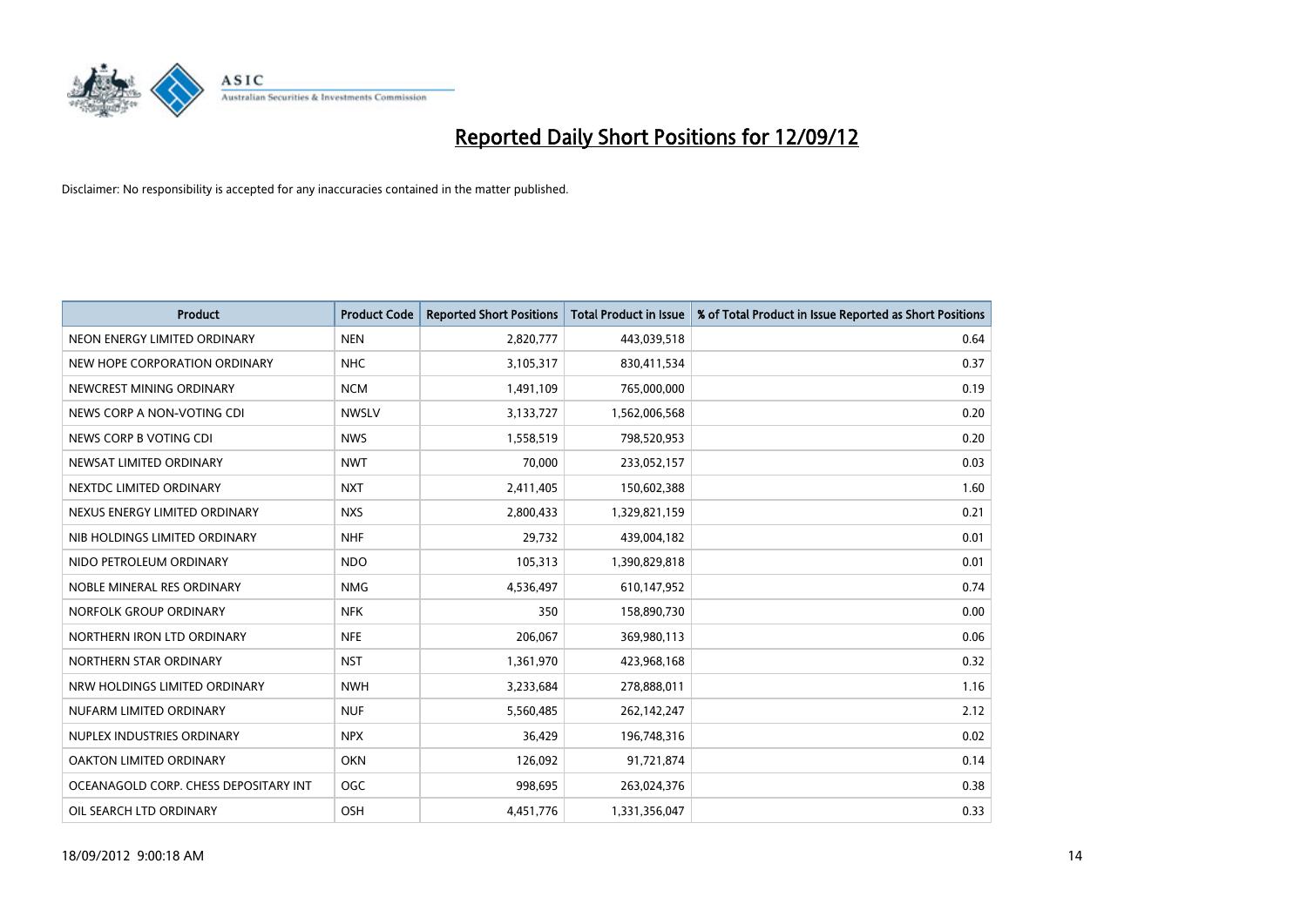

| <b>Product</b>               | <b>Product Code</b> | <b>Reported Short Positions</b> | <b>Total Product in Issue</b> | % of Total Product in Issue Reported as Short Positions |
|------------------------------|---------------------|---------------------------------|-------------------------------|---------------------------------------------------------|
| OM HOLDINGS LIMITED ORDINARY | OMH                 | 4,252,532                       | 604,105,150                   | 0.70                                                    |
| ORICA LIMITED ORDINARY       | ORI                 | 1,572,180                       | 365,642,802                   | 0.43                                                    |
| ORIGIN ENERGY ORDINARY       | <b>ORG</b>          | 6,315,190                       | 1,090,096,548                 | 0.58                                                    |
| OROCOBRE LIMITED ORDINARY    | <b>ORE</b>          | 24,716                          | 103,195,029                   | 0.02                                                    |
| OROTONGROUP LIMITED ORDINARY | <b>ORL</b>          | 72,374                          | 40,880,902                    | 0.18                                                    |
| OZ MINERALS ORDINARY         | OZL                 | 5,525,912                       | 303,470,022                   | 1.82                                                    |
| PACIFIC BRANDS ORDINARY      | <b>PBG</b>          | 6,500,016                       | 912,915,695                   | 0.71                                                    |
| PALADIN ENERGY LTD ORDINARY  | <b>PDN</b>          | 68,520,788                      | 836,825,651                   | 8.19                                                    |
| PANAUST LIMITED ORDINARY     | PNA                 | 3,275,893                       | 604,599,995                   | 0.54                                                    |
| PANORAMIC RESOURCES ORDINARY | PAN                 | 5,680,104                       | 255,681,195                   | 2.22                                                    |
| PAPERLINX LIMITED ORDINARY   | <b>PPX</b>          | 1,348,334                       | 609,280,761                   | 0.22                                                    |
| PAPILLON RES LTD ORDINARY    | PIR                 | 676,072                         | 246,366,045                   | 0.27                                                    |
| PEET LIMITED ORDINARY        | <b>PPC</b>          | 1,798,283                       | 321,010,215                   | 0.56                                                    |
| PERILYA LIMITED ORDINARY     | PEM                 | 325,271                         | 769,316,426                   | 0.04                                                    |
| PERPETUAL LIMITED ORDINARY   | PPT                 | 2,201,582                       | 41,980,678                    | 5.24                                                    |
| PERSEUS MINING LTD ORDINARY  | PRU                 | 10,547,580                      | 457,962,088                   | 2.30                                                    |
| PHARMAXIS LTD ORDINARY       | <b>PXS</b>          | 5,372,721                       | 307,888,389                   | 1.75                                                    |
| PLATINUM ASSET ORDINARY      | <b>PTM</b>          | 10,454,686                      | 561,347,878                   | 1.86                                                    |
| PLATINUM AUSTRALIA ORDINARY  | <b>PLA</b>          | 836,127                         | 504,968,043                   | 0.17                                                    |
| PMI GOLD CORP CDI 1:1        | <b>PVM</b>          | 23,837                          | 73,075,149                    | 0.03                                                    |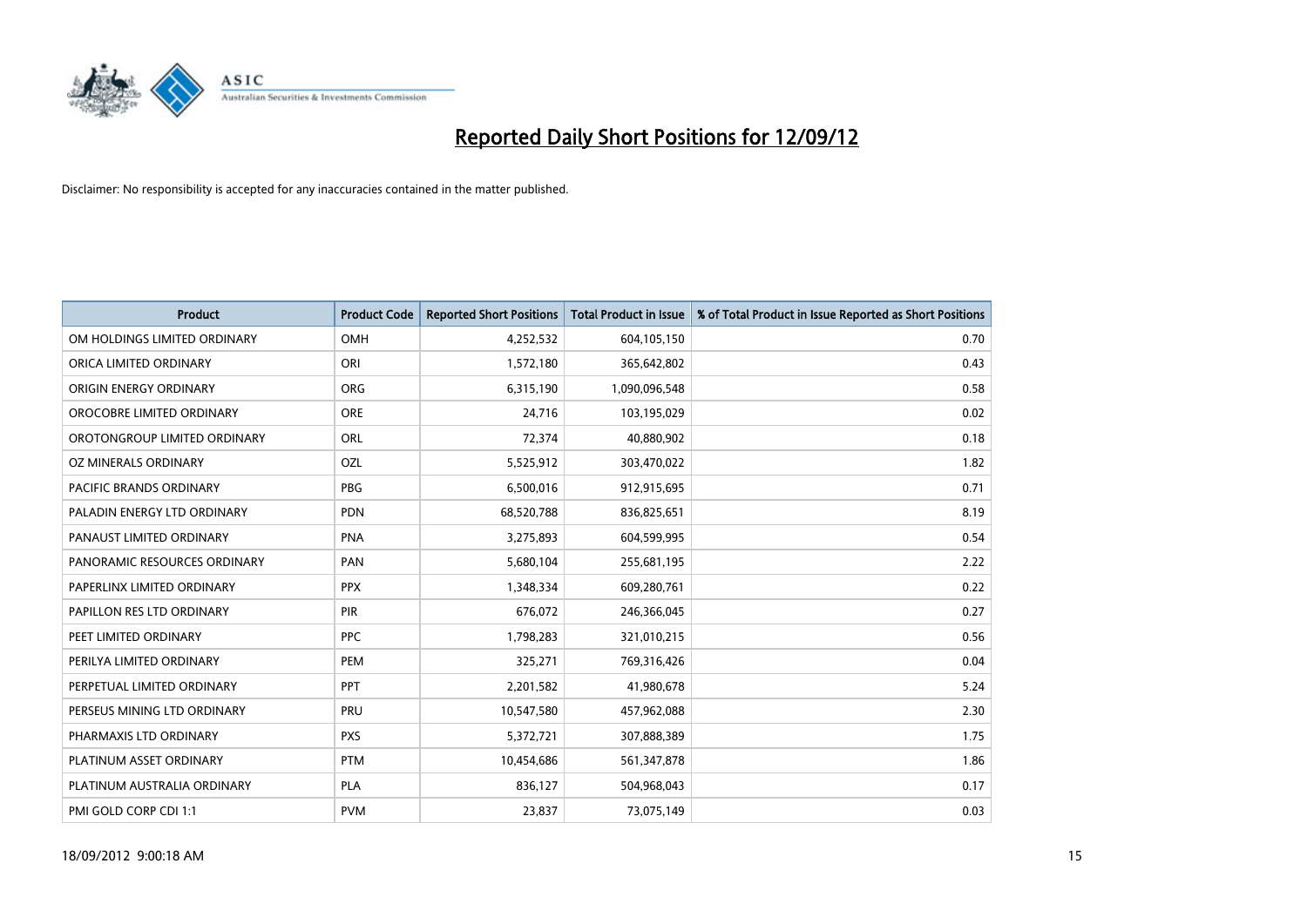

| <b>Product</b>                      | <b>Product Code</b> | <b>Reported Short Positions</b> | <b>Total Product in Issue</b> | % of Total Product in Issue Reported as Short Positions |
|-------------------------------------|---------------------|---------------------------------|-------------------------------|---------------------------------------------------------|
| <b>PMP LIMITED ORDINARY</b>         | <b>PMP</b>          | 146,219                         | 323,781,124                   | 0.05                                                    |
| PREMIER INVESTMENTS ORDINARY        | <b>PMV</b>          | 758,865                         | 155,260,478                   | 0.49                                                    |
| PREMIUM INVESTORS ORDINARY          | <b>PRV</b>          | 55,589                          | 101,212,781                   | 0.05                                                    |
| PRIMA BIOMED LTD ORDINARY           | <b>PRR</b>          | 4,950,077                       | 1,066,063,388                 | 0.46                                                    |
| PRIMARY HEALTH CARE ORDINARY        | <b>PRY</b>          | 21,658,738                      | 501,717,314                   | 4.32                                                    |
| PRIMEAG AUSTRALIA ORDINARY          | PAG                 | 75,789                          | 266,394,444                   | 0.03                                                    |
| PROGRAMMED ORDINARY                 | <b>PRG</b>          | 493,442                         | 118,175,280                   | 0.42                                                    |
| PROSPERITY RESOURCES ORDINARY       | <b>PSP</b>          | 100,000                         | 382,692,180                   | 0.03                                                    |
| <b>QANTAS AIRWAYS ORDINARY</b>      | QAN                 | 20,135,840                      | 2,265,123,620                 | 0.89                                                    |
| OBE INSURANCE GROUP ORDINARY        | <b>OBE</b>          | 55,589,147                      | 1,181,684,901                 | 4.70                                                    |
| OR NATIONAL LIMITED ORDINARY        | <b>ORN</b>          | 18,593,441                      | 2,440,000,000                 | 0.76                                                    |
| ORXPHARMA LTD ORDINARY              | <b>ORX</b>          | 122,703                         | 144,577,206                   | 0.08                                                    |
| <b>QUBE LOGISTICS HLDG ORDINARY</b> | <b>QUB</b>          | 6,368,094                       | 921,407,185                   | 0.69                                                    |
| RAMELIUS RESOURCES ORDINARY         | <b>RMS</b>          | 3,780,739                       | 336,256,949                   | 1.12                                                    |
| RAMSAY HEALTH CARE ORDINARY         | <b>RHC</b>          | 2,363,727                       | 202,081,252                   | 1.17                                                    |
| RANGE RESOURCES LTD ORDINARY        | <b>RRS</b>          | 351,831                         | 2,118,880,660                 | 0.02                                                    |
| <b>RCR TOMLINSON ORDINARY</b>       | <b>RCR</b>          | 63,120                          | 133,476,265                   | 0.05                                                    |
| <b>REA GROUP ORDINARY</b>           | <b>REA</b>          | 192,733                         | 131,714,699                   | 0.15                                                    |
| <b>RECKON LIMITED ORDINARY</b>      | <b>RKN</b>          | 570,058                         | 129,488,015                   | 0.44                                                    |
| RED 5 LIMITED ORDINARY              | <b>RED</b>          | 89,970                          | 135,488,008                   | 0.07                                                    |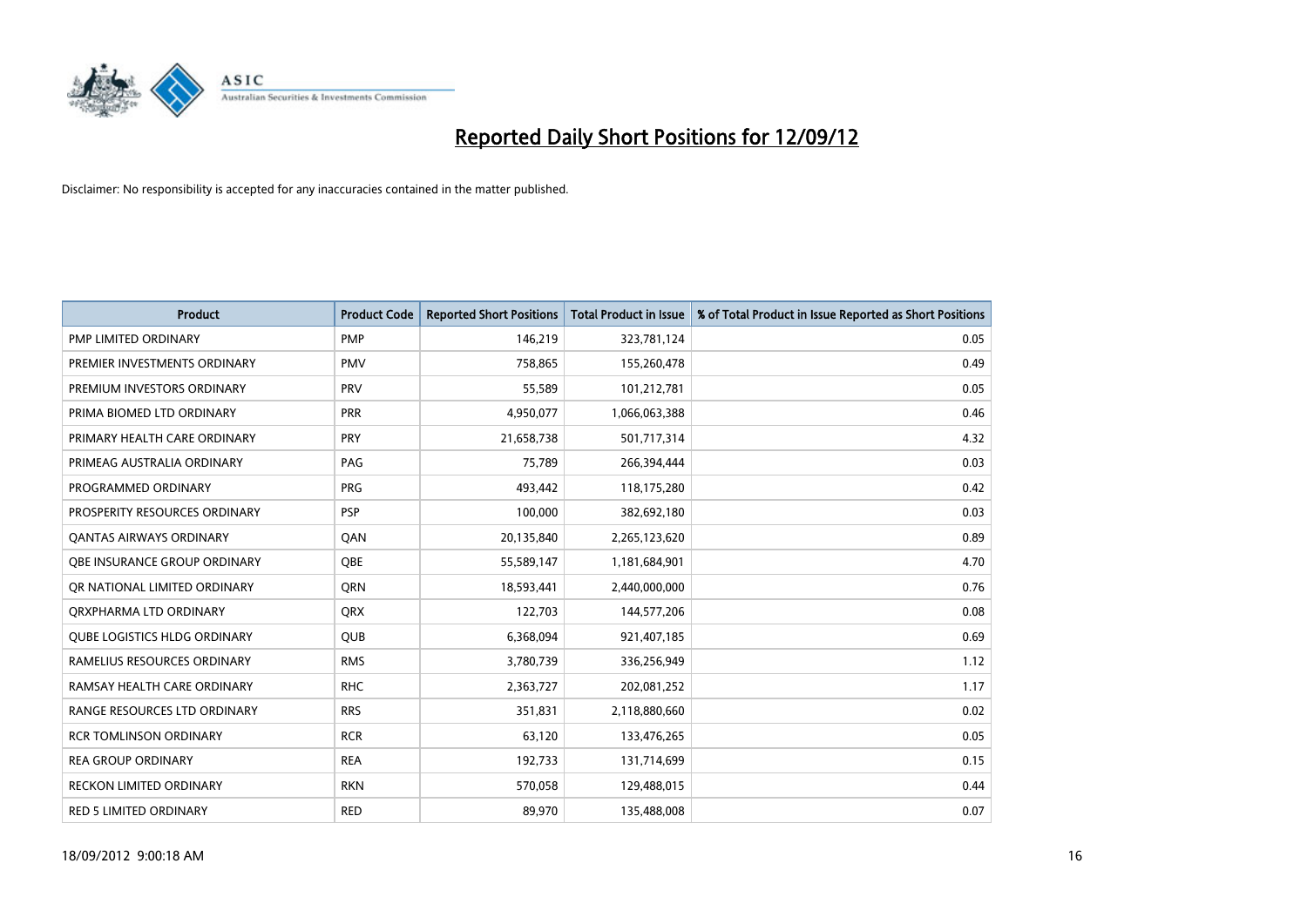

| <b>Product</b>                      | <b>Product Code</b> | <b>Reported Short Positions</b> | <b>Total Product in Issue</b> | % of Total Product in Issue Reported as Short Positions |
|-------------------------------------|---------------------|---------------------------------|-------------------------------|---------------------------------------------------------|
| RED EMPEROR RESOURCE ORDINARY       | <b>RMP</b>          | 4,500                           | 266,234,221                   | 0.00                                                    |
| <b>RED FORK ENERGY ORDINARY</b>     | <b>RFE</b>          | 1,662,897                       | 310,324,853                   | 0.54                                                    |
| REDBANK ENERGY LTD ORDINARY         | AEI                 | 13                              | 786,287                       | 0.00                                                    |
| <b>REGIS RESOURCES ORDINARY</b>     | <b>RRL</b>          | 531,312                         | 453,865,720                   | 0.12                                                    |
| RESMED INC CDI 10:1                 | <b>RMD</b>          | 3,045,028                       | 1,556,242,300                 | 0.20                                                    |
| <b>RESOLUTE MINING ORDINARY</b>     | <b>RSG</b>          | 1,567,854                       | 628,628,623                   | 0.25                                                    |
| <b>RESOURCE GENERATION ORDINARY</b> | <b>RES</b>          | 173                             | 262,895,652                   | 0.00                                                    |
| REVERSE CORP LIMITED ORDINARY       | <b>REF</b>          | 100                             | 92,382,175                    | 0.00                                                    |
| REX MINERALS LIMITED ORDINARY       | <b>RXM</b>          | 548,919                         | 188,907,284                   | 0.29                                                    |
| RHG LIMITED ORDINARY                | <b>RHG</b>          | 36,083                          | 308,483,177                   | 0.01                                                    |
| RIALTO ENERGY ORDINARY              | <b>RIA</b>          | 41                              | 672,259,992                   | 0.00                                                    |
| RIO TINTO LIMITED ORDINARY          | <b>RIO</b>          | 17,602,497                      | 435,758,720                   | 4.04                                                    |
| ROC OIL COMPANY ORDINARY            | <b>ROC</b>          | 1,732,663                       | 683,235,552                   | 0.25                                                    |
| ROCKLANDS RICH. LTD ORDINARY        | <b>RCI</b>          | 7,300,000                       | 388,203,917                   | 1.88                                                    |
| <b>RURALCO HOLDINGS ORDINARY</b>    | <b>RHL</b>          | 12,000                          | 55,019,284                    | 0.02                                                    |
| SABRE RESOURCES ORDINARY            | <b>SBR</b>          | 185,000                         | 180,472,228                   | 0.10                                                    |
| SAI GLOBAL LIMITED ORDINARY         | SAI                 | 3,410,345                       | 204,833,377                   | 1.66                                                    |
| SALMAT LIMITED ORDINARY             | <b>SLM</b>          | 2,267,880                       | 159,802,174                   | 1.42                                                    |
| SAMSON OIL & GAS LTD ORDINARY       | SSN                 | 2,556,086                       | 1,792,121,059                 | 0.14                                                    |
| SANDFIRE RESOURCES ORDINARY         | <b>SFR</b>          | 4,288,513                       | 151,557,635                   | 2.83                                                    |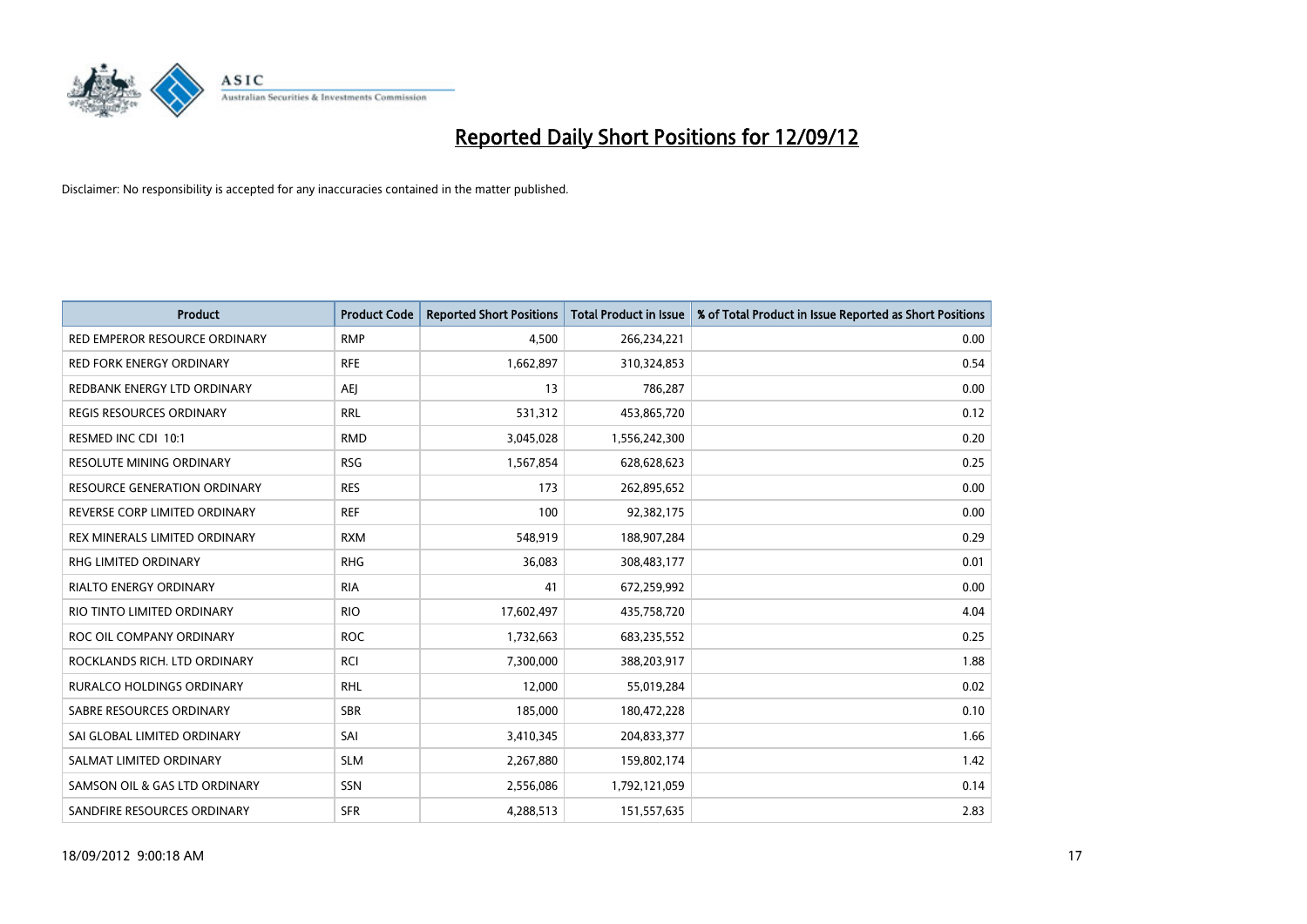

| <b>Product</b>                           | <b>Product Code</b> | <b>Reported Short Positions</b> | <b>Total Product in Issue</b> | % of Total Product in Issue Reported as Short Positions |
|------------------------------------------|---------------------|---------------------------------|-------------------------------|---------------------------------------------------------|
| <b>SANTOS LTD ORDINARY</b>               | <b>STO</b>          | 4,568,989                       | 953,045,208                   | 0.48                                                    |
| SARACEN MINERAL ORDINARY                 | <b>SAR</b>          | 3,664,757                       | 594,815,640                   | 0.62                                                    |
| SEDGMAN LIMITED ORDINARY                 | <b>SDM</b>          | 56,538                          | 215,512,930                   | 0.03                                                    |
| SEEK LIMITED ORDINARY                    | <b>SEK</b>          | 10,904,275                      | 337,101,307                   | 3.23                                                    |
| SENEX ENERGY LIMITED ORDINARY            | <b>SXY</b>          | 3,724,236                       | 1,139,734,837                 | 0.33                                                    |
| SERVCORP LIMITED ORDINARY                | SRV                 | 42,718                          | 98,440,807                    | 0.04                                                    |
| SERVICE STREAM ORDINARY                  | <b>SSM</b>          | 400                             | 283,418,867                   | 0.00                                                    |
| SEVEN GROUP HOLDINGS ORDINARY            | <b>SVW</b>          | 1,974,918                       | 307,410,281                   | 0.64                                                    |
| SEVEN WEST MEDIA LTD ORDINARY            | <b>SWM</b>          | 17,798,895                      | 999,160,872                   | 1.78                                                    |
| SIERRA MINING ORDINARY                   | SRM                 | 57,027                          | 232,854,663                   | 0.02                                                    |
| SIGMA PHARMACEUTICAL ORDINARY            | <b>SIP</b>          | 5,822,503                       | 1,186,303,520                 | 0.49                                                    |
| <b>SILEX SYSTEMS ORDINARY</b>            | <b>SLX</b>          | 758,541                         | 170,143,997                   | 0.45                                                    |
| SILVER LAKE RESOURCE ORDINARY            | <b>SLR</b>          | 9,035,451                       | 225,493,476                   | 4.01                                                    |
| SIMS METAL MGMT LTD ORDINARY             | SGM                 | 8,670,859                       | 204,841,732                   | 4.23                                                    |
| SINGAPORE TELECOMM. CHESS DEPOSITARY INT | SGT                 | 10,223,132                      | 145, 123, 714                 | 7.04                                                    |
| SKILLED GROUP LTD ORDINARY               | <b>SKE</b>          | 674,888                         | 233,487,276                   | 0.29                                                    |
| SKYCITY ENT GRP LTD ORDINARY             | <b>SKC</b>          | 50,000                          | 576,958,340                   | 0.01                                                    |
| <b>SLATER &amp; GORDON ORDINARY</b>      | SGH                 | 1,001                           | 168,600,731                   | 0.00                                                    |
| SMS MANAGEMENT, ORDINARY                 | <b>SMX</b>          | 835,706                         | 68,464,436                    | 1.22                                                    |
| SONIC HEALTHCARE ORDINARY                | <b>SHL</b>          | 5,047,096                       | 392,649,875                   | 1.29                                                    |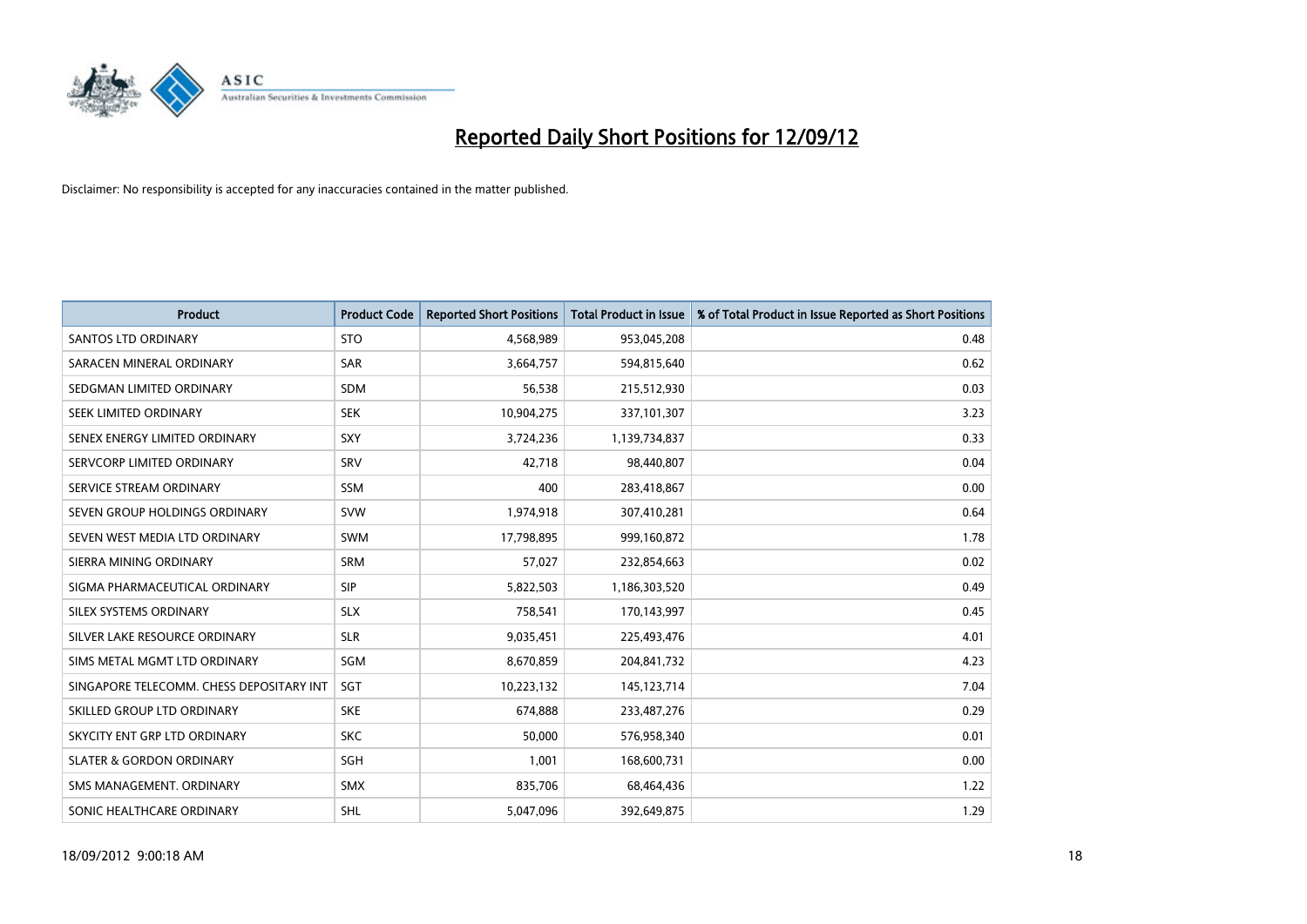

| <b>Product</b>                           | <b>Product Code</b> | <b>Reported Short Positions</b> | <b>Total Product in Issue</b> | % of Total Product in Issue Reported as Short Positions |
|------------------------------------------|---------------------|---------------------------------|-------------------------------|---------------------------------------------------------|
| SOUL PATTINSON (W.H) ORDINARY            | SOL                 | 13,056                          | 239,395,320                   | 0.01                                                    |
| SOUTH BOULDER MINES ORDINARY             | <b>STB</b>          | 104,590                         | 126,732,826                   | 0.08                                                    |
| SP AUSNET STAPLED SECURITIES             | <b>SPN</b>          | 2,061,746                       | 3,339,620,165                 | 0.06                                                    |
| SPARK INFRASTRUCTURE STAPLED NOTE & UNIT | SKI                 | 37,305,816                      | 1,326,734,264                 | 2.81                                                    |
| SPDR 200 FUND ETF UNITS                  | <b>STW</b>          | 16,092                          | 49,359,567                    | 0.03                                                    |
| SPECIALTY FASHION ORDINARY               | <b>SFH</b>          | 2,439,121                       | 192,236,121                   | 1.27                                                    |
| ST BARBARA LIMITED DEF EX ALD            | <b>SBMN</b>         | 46.084                          | 163,454,731                   | 0.03                                                    |
| ST BARBARA LIMITED ORDINARY              | <b>SBM</b>          | 11,245,338                      | 324,620,389                   | 3.46                                                    |
| STANMORE COAL LTD ORDINARY               | <b>SMR</b>          | 32,870                          | 179,409,108                   | 0.02                                                    |
| STARPHARMA HOLDINGS ORDINARY             | SPL                 | 3,720,864                       | 282,787,260                   | 1.32                                                    |
| STHN CROSS MEDIA ORDINARY                | <b>SXL</b>          | 20,178,683                      | 704,858,525                   | 2.86                                                    |
| STOCKLAND UNITS/ORD STAPLED              | SGP                 | 11,999,012                      | 2,203,157,963                 | 0.54                                                    |
| STRAITS RES LTD. ORDINARY                | SRO                 | 570,497                         | 456,529,474                   | 0.12                                                    |
| STRAITS RES LTD. RTS26-SEP-12 D FORUS    | <b>SROR</b>         | 13,110                          | 707,620,685                   | 0.00                                                    |
| <b>STW COMMUNICATIONS ORDINARY</b>       | SGN                 | 50,817                          | 362,798,351                   | 0.01                                                    |
| SUNCORP GROUP LTD ORDINARY               | <b>SUN</b>          | 7,543,895                       | 1,286,600,980                 | 0.59                                                    |
| SUNDANCE ENERGY ORDINARY                 | <b>SEA</b>          | 18,108                          | 277,098,474                   | 0.01                                                    |
| SUNDANCE RESOURCES ORDINARY              | <b>SDL</b>          | 6,005,547                       | 3,049,577,034                 | 0.20                                                    |
| SUNLAND GROUP LTD ORDINARY               | <b>SDG</b>          | 18,391                          | 196,717,811                   | 0.01                                                    |
| SUPER RET REP LTD ORDINARY               | <b>SUL</b>          | 729,679                         | 196,382,811                   | 0.37                                                    |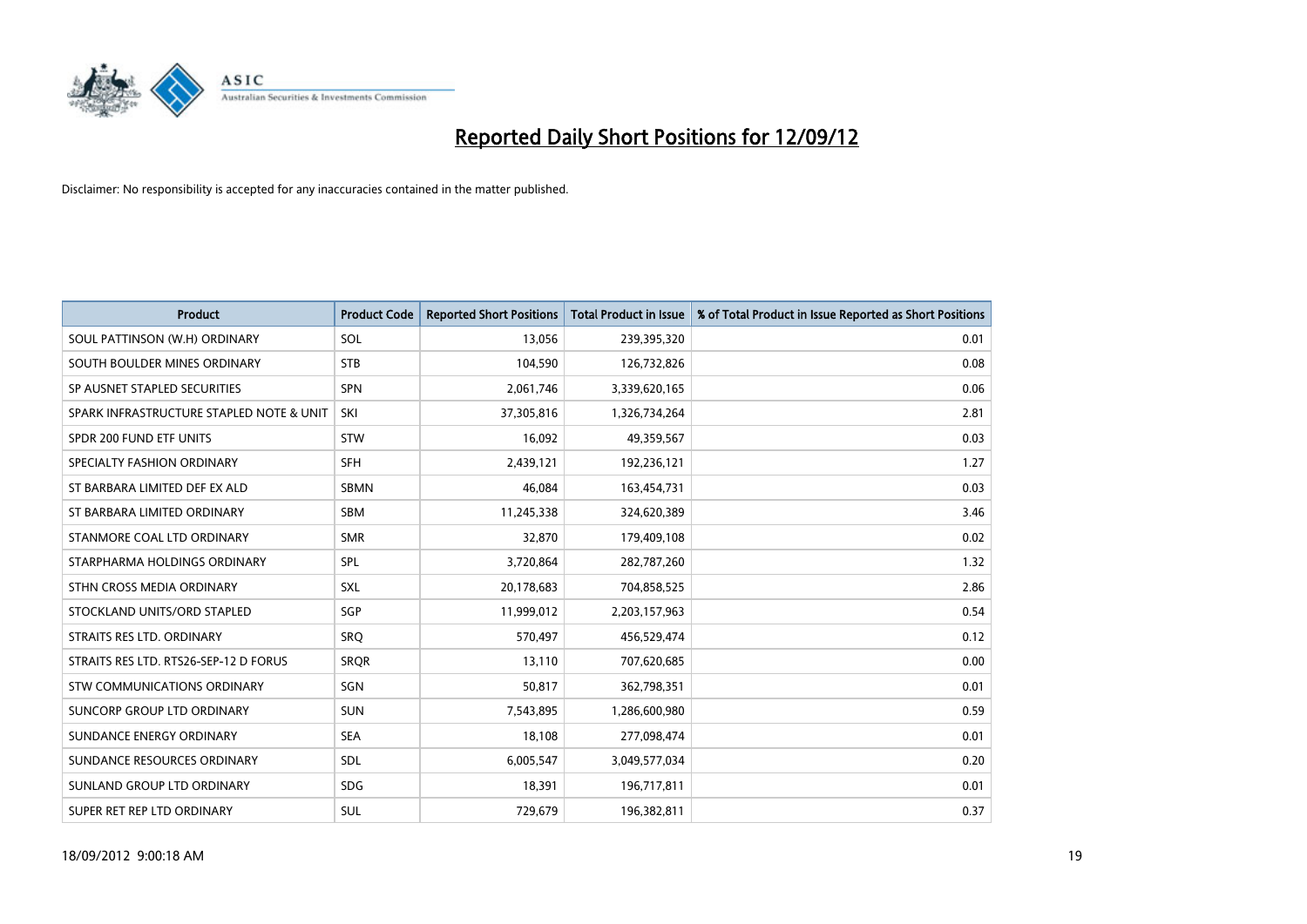

| <b>Product</b>                   | <b>Product Code</b> | <b>Reported Short Positions</b> | <b>Total Product in Issue</b> | % of Total Product in Issue Reported as Short Positions |
|----------------------------------|---------------------|---------------------------------|-------------------------------|---------------------------------------------------------|
| SYD AIRPORT STAPLED US PROHIBIT. | <b>SYD</b>          | 15,553,840                      | 1,861,210,782                 | 0.84                                                    |
| SYRAH RESOURCES ORDINARY         | <b>SYR</b>          | 17,281                          | 126,723,021                   | 0.01                                                    |
| TABCORP HOLDINGS LTD ORDINARY    | <b>TAH</b>          | 11,777,214                      | 730,113,969                   | 1.61                                                    |
| TANAMI GOLD NL ORDINARY          | <b>TAM</b>          | 383,337                         | 261,132,677                   | 0.15                                                    |
| TAP OIL LIMITED ORDINARY         | <b>TAP</b>          | 591,345                         | 241,295,311                   | 0.25                                                    |
| TASSAL GROUP LIMITED ORDINARY    | <b>TGR</b>          | 403,193                         | 146,304,404                   | 0.28                                                    |
| TATTS GROUP LTD ORDINARY         | <b>TTS</b>          | 6,496,081                       | 1,363,158,853                 | 0.48                                                    |
| TECHNOLOGY ONE ORDINARY          | <b>TNE</b>          | 34                              | 305,380,455                   | 0.00                                                    |
| TELECOM CORPORATION ORDINARY     | <b>TEL</b>          | 16,875,675                      | 1,856,323,726                 | 0.91                                                    |
| TELSTRA CORPORATION, ORDINARY    | <b>TLS</b>          | 20,970,193                      | 12,443,074,357                | 0.17                                                    |
| TEN NETWORK HOLDINGS ORDINARY    | <b>TEN</b>          | 86,316,067                      | 1,437,204,873                 | 6.01                                                    |
| TERANGA GOLD CORP CDI 1:1        | <b>TGZ</b>          | 108,229                         | 162,538,320                   | 0.07                                                    |
| TEXON PETROLEUM LTD ORDINARY     | <b>TXN</b>          | 87,525                          | 245,039,848                   | 0.04                                                    |
| TFS CORPORATION LTD ORDINARY     | <b>TFC</b>          |                                 | 279,621,829                   | 0.00                                                    |
| THE REJECT SHOP ORDINARY         | <b>TRS</b>          | 2,700,028                       | 26,092,220                    | 10.35                                                   |
| THORN GROUP LIMITED ORDINARY     | <b>TGA</b>          | 96,424                          | 146,374,703                   | 0.07                                                    |
| TIGER RESOURCES ORDINARY         | <b>TGS</b>          | 2,725,870                       | 673,470,269                   | 0.40                                                    |
| TOLL HOLDINGS LTD ORDINARY       | <b>TOL</b>          | 20,835,035                      | 717,133,875                   | 2.91                                                    |
| TOX FREE SOLUTIONS ORDINARY      | <b>TOX</b>          | 55,988                          | 115,311,608                   | 0.05                                                    |
| TPG TELECOM LIMITED ORDINARY     | <b>TPM</b>          | 2,083,055                       | 793,808,141                   | 0.26                                                    |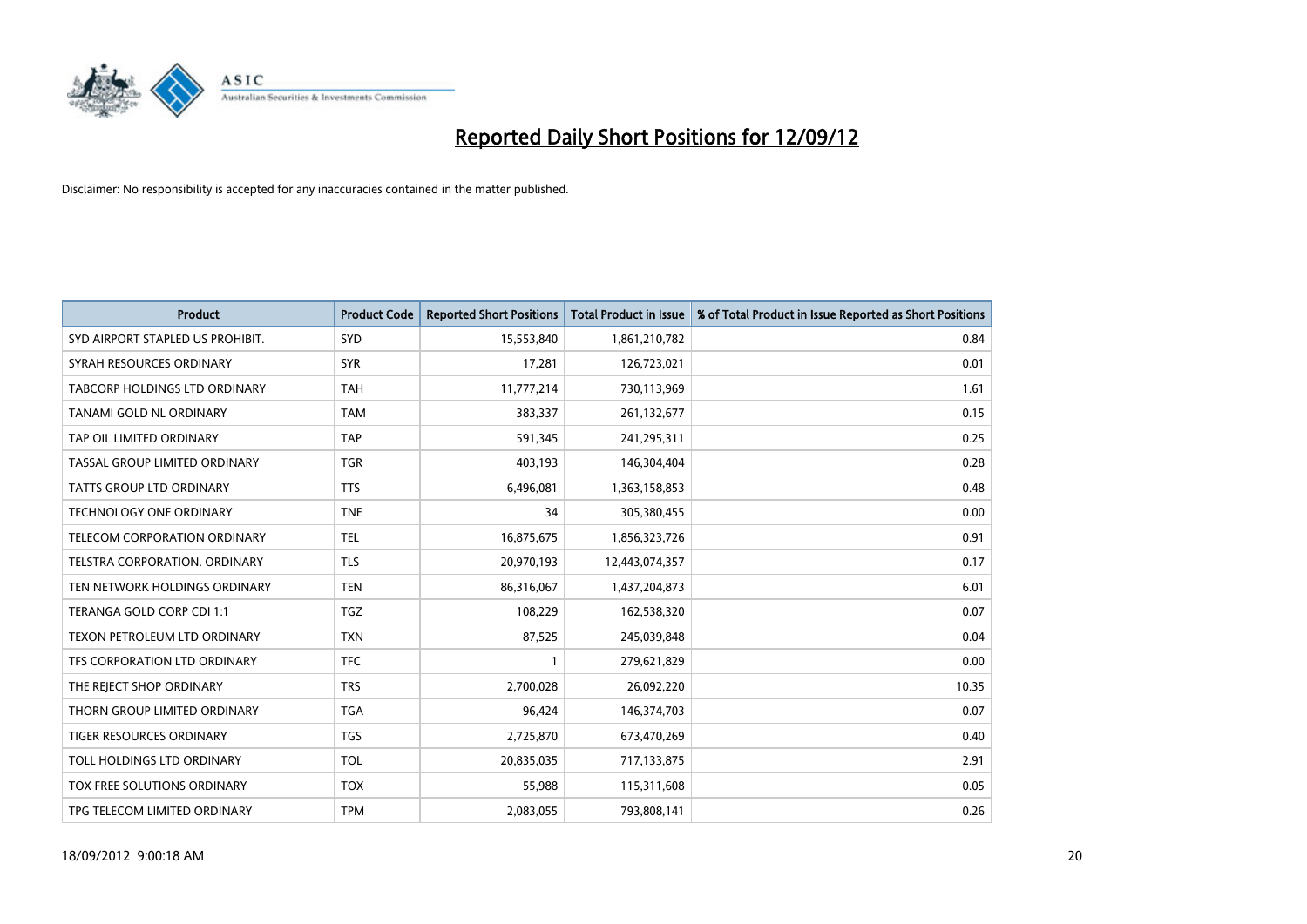

| <b>Product</b>                         | <b>Product Code</b> | <b>Reported Short Positions</b> | <b>Total Product in Issue</b> | % of Total Product in Issue Reported as Short Positions |
|----------------------------------------|---------------------|---------------------------------|-------------------------------|---------------------------------------------------------|
| <b>TRADE ME GROUP ORDINARY</b>         | <b>TME</b>          | 1,501,867                       | 395,745,510                   | 0.38                                                    |
| TRANSFIELD SERVICES ORDINARY           | <b>TSE</b>          | 5,322,516                       | 517,878,468                   | 1.03                                                    |
| TRANSPACIFIC INDUST, ORDINARY          | <b>TPI</b>          | 5,034,861                       | 1,578,509,032                 | 0.32                                                    |
| TRANSURBAN GROUP TRIPLE STAPLED SEC.   | <b>TCL</b>          | 8,547,470                       | 1,461,665,097                 | 0.58                                                    |
| TREASURY WINE ESTATE ORDINARY          | <b>TWE</b>          | 12,868,687                      | 647,227,144                   | 1.99                                                    |
| TROY RESOURCES LTD ORDINARY            | <b>TRY</b>          | 370,695                         | 89,922,649                    | 0.41                                                    |
| UGL LIMITED ORDINARY                   | UGL                 | 7,297,440                       | 166,315,038                   | 4.39                                                    |
| UNILIFE CORPORATION CDI 6:1            | <b>UNS</b>          | 186,653                         | 254,211,852                   | 0.07                                                    |
| UXC LIMITED ORDINARY                   | <b>UXC</b>          | 701,863                         | 305,585,913                   | 0.23                                                    |
| <b>VENTURE MINERALS ORDINARY</b>       | <b>VMS</b>          | 135,674                         | 255,428,560                   | 0.05                                                    |
| VILLAGE ROADSHOW LTD ORDINARY          | <b>VRL</b>          | 25,000                          | 153,240,089                   | 0.02                                                    |
| <b>VIRGIN AUS HLDG LTD ORDINARY</b>    | <b>VAH</b>          | 39,466,394                      | 2,210,197,600                 | 1.79                                                    |
| VITERRA INC CDI 1:1                    | <b>VTA</b>          | 10                              | 68,629,939                    | 0.00                                                    |
| VNGD US TOTAL MARKET CDI 1:1           | <b>VTS</b>          | 4,529                           | 999,993                       | 0.45                                                    |
| WAH NAM INT HLDG LTD ORDINARY          | <b>WNI</b>          | 91,872                          | 7,224,094,327                 | 0.00                                                    |
| <b>WATPAC LIMITED ORDINARY</b>         | <b>WTP</b>          | 19,009                          | 184,332,526                   | 0.01                                                    |
| <b>WDS LIMITED ORDINARY</b>            | <b>WDS</b>          | $\overline{7}$                  | 144,740,614                   | 0.00                                                    |
| <b>WESFARMERS LIMITED ORDINARY</b>     | <b>WES</b>          | 29,935,088                      | 1,006,582,930                 | 2.97                                                    |
| WESFARMERS LIMITED PARTIALLY PROTECTED | <b>WESN</b>         | 1,511,864                       | 150,555,880                   | 1.00                                                    |
| WESTERN AREAS NL ORDINARY              | <b>WSA</b>          | 11,883,192                      | 179,735,899                   | 6.61                                                    |